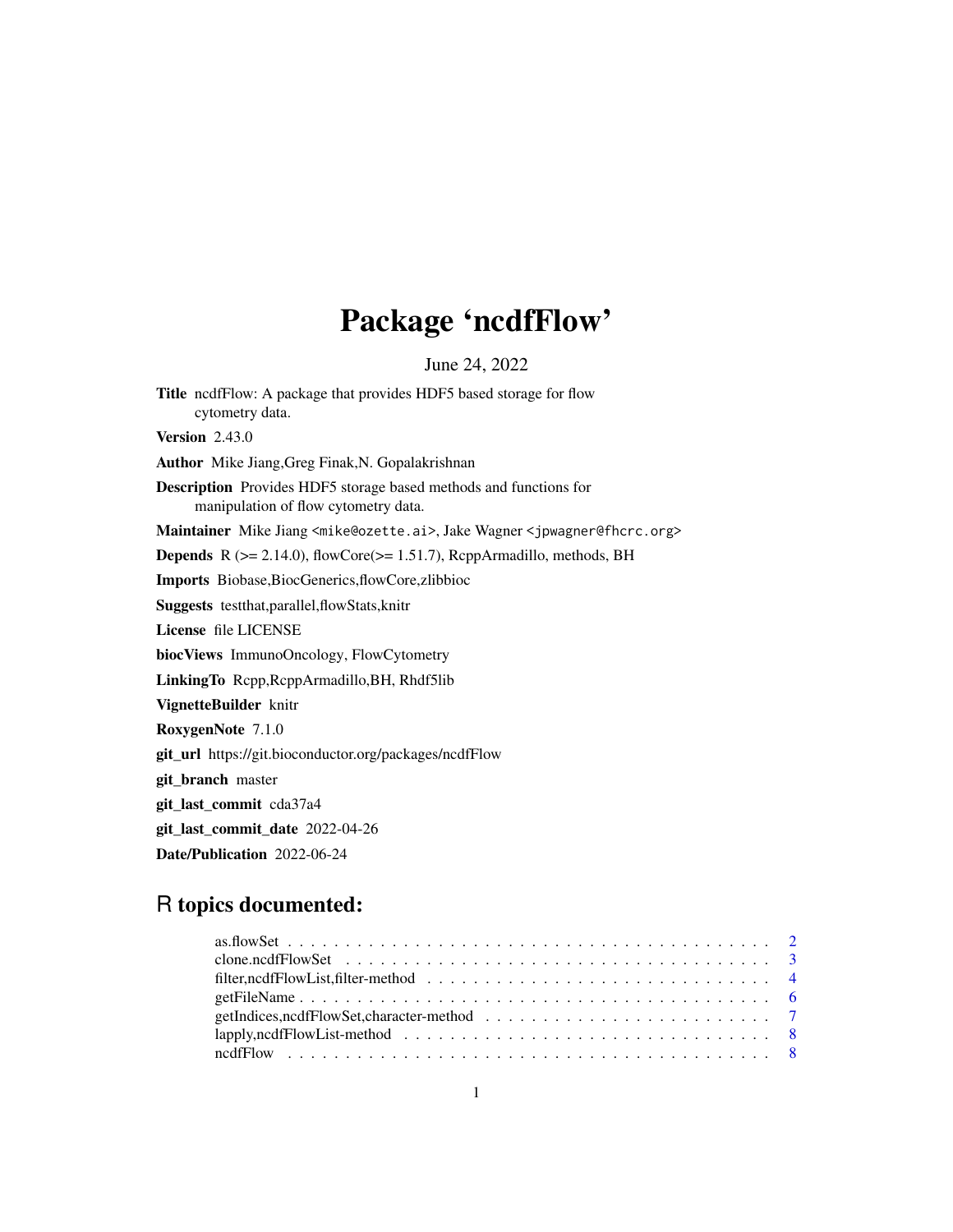#### <span id="page-1-0"></span> $2 \cos \theta$  as. flowSet

| $rbind2, ncdfFlowList, ANY-method \dots \dots \dots \dots \dots \dots \dots \dots \dots \dots \dots \dots \dots \dots \dots$<br>unlink, ncdfFlowSet-method $\ldots \ldots \ldots \ldots \ldots \ldots \ldots \ldots \ldots \ldots \ldots \ldots 20$ |  |  |
|-----------------------------------------------------------------------------------------------------------------------------------------------------------------------------------------------------------------------------------------------------|--|--|
|                                                                                                                                                                                                                                                     |  |  |
|                                                                                                                                                                                                                                                     |  |  |
|                                                                                                                                                                                                                                                     |  |  |
|                                                                                                                                                                                                                                                     |  |  |
|                                                                                                                                                                                                                                                     |  |  |
|                                                                                                                                                                                                                                                     |  |  |

as.flowSet *convert from a* ncdfFlowSet *to a* flowSet

# Description

The main purpose of this API is to convert the archived data (stored in ncdfFlowSet) to flowSet when the speed is more concerned than memory effieciency. Although ncdfFlowSet is designed to minimize the disk-IO cost, so usually it is not necessary to do such coersion.

#### Usage

as.flowSet(from, top)

#### Arguments

top integer specifies a certain number of samples are evenly selected for the coersion. If this argument is missing, then coerce all the samples within the ncdfFlowSet. It is to be used with caution because it can incur the huge memory consumption given the flowSet is all-in-memory data structure.

# Examples

data(GvHD) nc1 <- ncdfFlowSet(GvHD[1:4]) fs <- as.flowSet(nc1)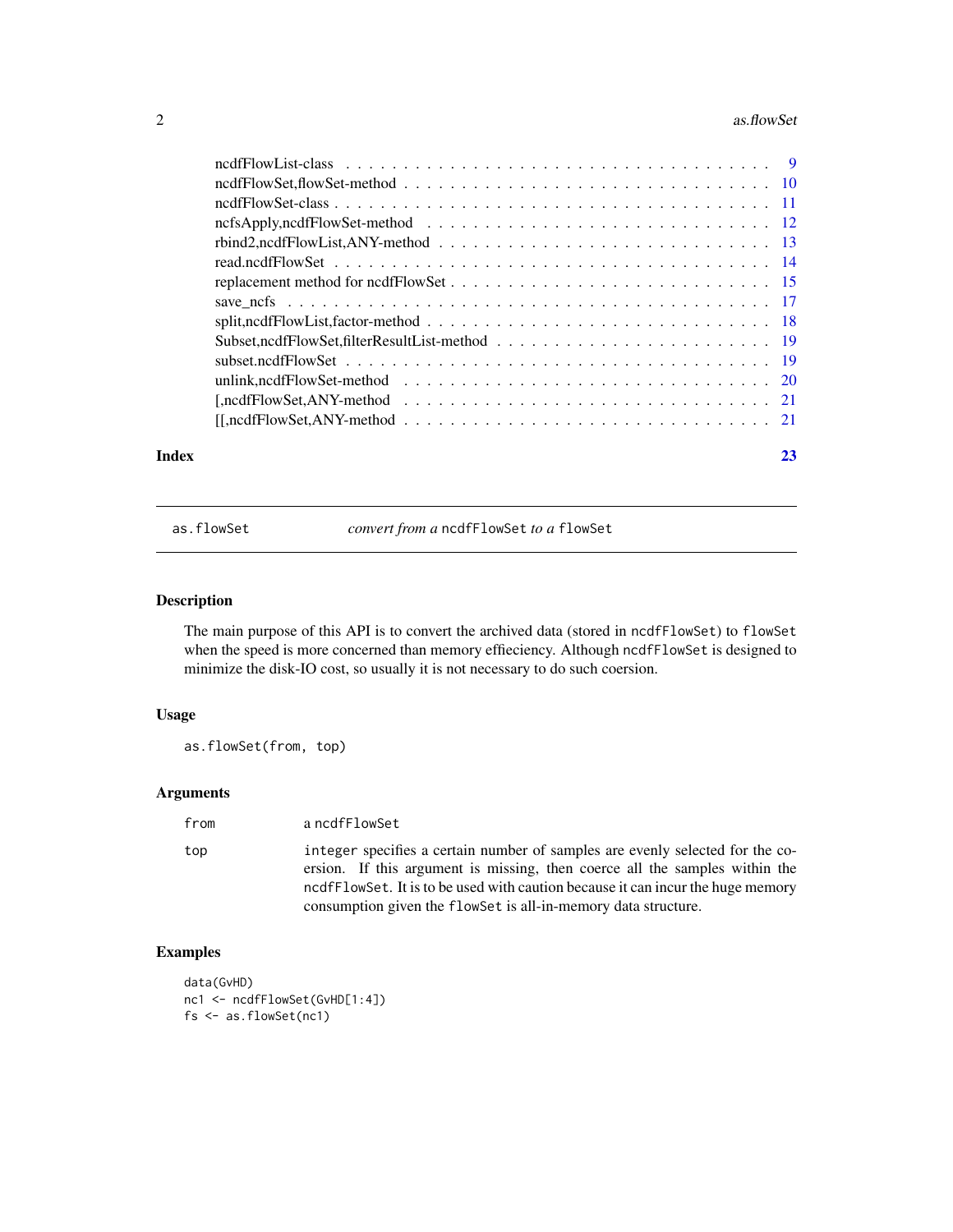# <span id="page-2-1"></span><span id="page-2-0"></span>Description

Create a new ncdfFlowSet object from an existing one

# Usage

```
clone.ncdfFlowSet(
 ncfs,
 ncdfFile = NULL,
  isEmpty = FALSE,
  isNew = TRUE,
 dim = 2,compress = \theta)
```
# Arguments

| ncfs     | A ncdfFlowSet.                                                                                                                                                                                                                                             |
|----------|------------------------------------------------------------------------------------------------------------------------------------------------------------------------------------------------------------------------------------------------------------|
| ncdfFile | A character scalar giving the output file name. By default, It is NULL and the<br>function will generate a random file name, potentially adding the . cdf suffix un-<br>less a file extension is already present. It is only valid when is New NcFile=TRUE |
| isEmpty  | A logical scalar indicating whether the raw data should also be copied if FALSE.<br>an empty cdf file is created with the same dimensions (sample*events*channels)<br>as the orignial one.                                                                 |
| isNew    | A logical scalar indicating whether the new cdf file should be created. If FALSE,<br>the original cdf file is associated with the new nedfFlowSet object.                                                                                                  |
| dim      | integer see details in read.ncdfFlowset.                                                                                                                                                                                                                   |
| compress | integer see details in read.ncdfFlowset.                                                                                                                                                                                                                   |

# Value

A ncdfFlowSet object

#### See Also

[read.ncdfFlowSet](#page-13-2)

# Examples

```
path<-system.file("extdata","compdata","data",package="flowCore")
files<-list.files(path,full.names=TRUE)[1:3]
```
#create ncdfFlowSet from fcs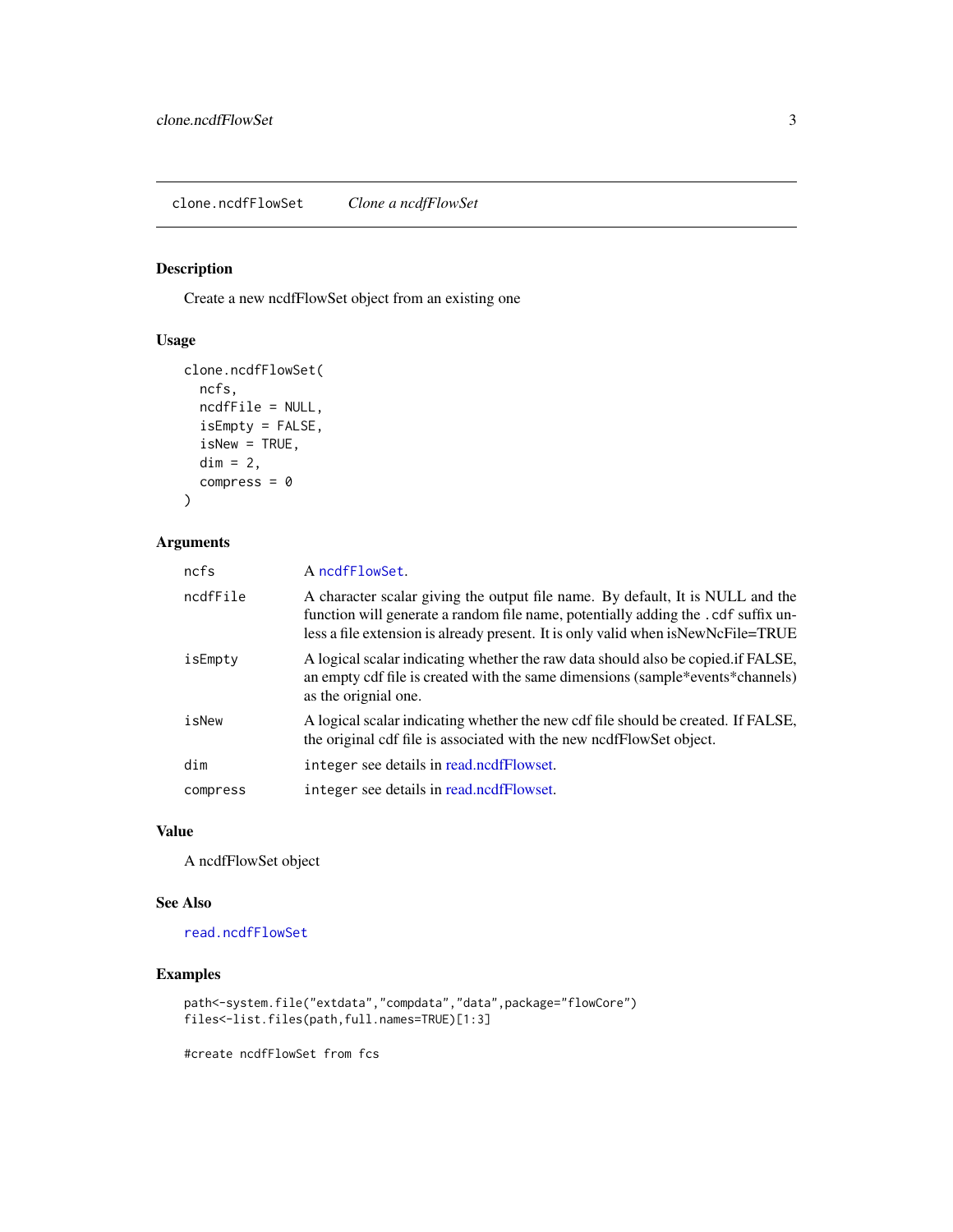nc1 <- read.ncdfFlowSet(files=files,ncdfFile="ncfsTest.nc",flowSetId="fs1",isWriteSlice= TRUE)

```
##clone the ncdfFlowSet object
nc2<-clone.ncdfFlowSet(nc1,"clone.nc")
nc2[[1]]
```
#optionally create the empty hdf file without writting the acutal flow data into it nc2 <- clone.ncdfFlowSet(nc1,"clone.nc", isEmpty = TRUE)

```
#add the actual raw data
fs1 <- read.flowSet(files=files)
nc2[[sampleNames(fs1)[1]]] <- fs1[[1]]
nc2[[1]]
```

```
#delete the cdf file associated with ncdfFlowSet before removing it from memory
unlink(nc2)
rm(nc2)
unlink(nc1)
```

```
rm(nc1)
```
filter,ncdfFlowList,filter-method *Accessors compatible with those for* flowSet

#### Description

Accessors compatible with those for flowSet

#### Usage

```
## S4 method for signature 'ncdfFlowList, filter'
filter(
 x,
 filter,
 method = "missing",
 sides = "missing",
 circular = "missing",
  init = "missing"
)
## S4 method for signature 'ncdfFlowList,filterList'
filter(
 x,
 filter,
 method = "missing",
  sides = "missing",
 circular = "missing",
```
<span id="page-3-0"></span>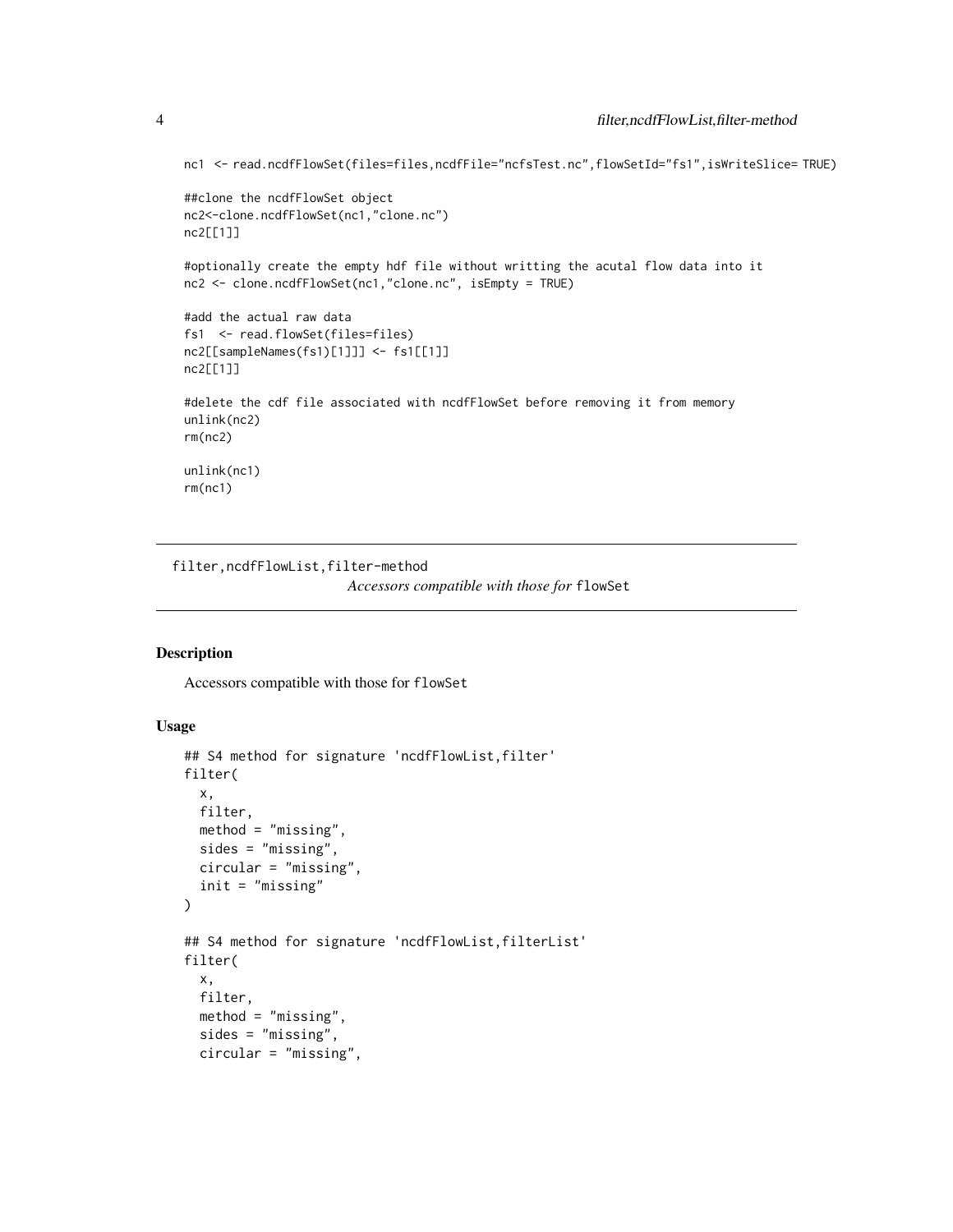```
init = "missing"
\lambda## S4 method for signature 'ncdfFlowList, list'
filter(
 x,
 filter,
 method = "missing",
 sides = "missing",
 circular = "missing",
 init = "missing"
)
## S4 method for signature 'ncdfFlowList'
length(x)
## S4 method for signature 'ncdfFlowList'
sampleNames(object)
## S4 method for signature 'ncdfFlowList'
phenoData(object)
## S4 method for signature 'ncdfFlowList'
pData(object)
## S4 replacement method for signature 'ncdfFlowList,data.frame'
pData(object) <- value
## S4 method for signature 'ncdfFlowList'
colnames(x)
## S4 replacement method for signature 'ncdfFlowList'
colnames(x) <- value
## S4 method for signature 'ncdfFlowList'
markernames(object)
## S4 replacement method for signature 'ncdfFlowList'
markernames(object) <- value
## S4 method for signature 'ncdfFlowSet,ANY'
compensate(x, spillover)
## S4 method for signature 'flowSet, data.frame'
compensate(x, spillover)
## S4 method for signature 'ncdfFlowSet,list'
compensate(x, spillover)
```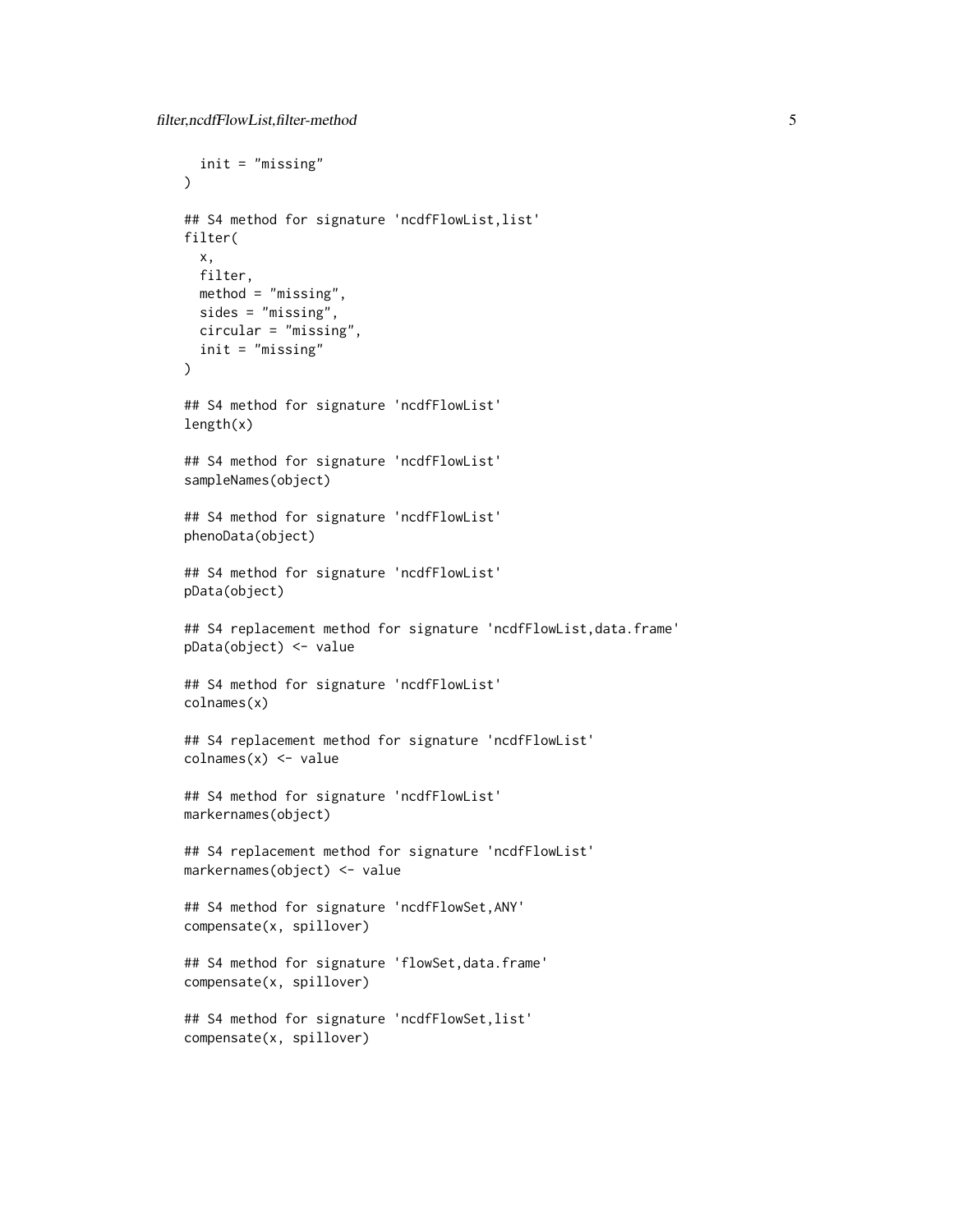# <span id="page-5-0"></span>6 getFileName

```
## S4 method for signature 'ncdfFlowSet'
%<br>## S4 method for signature 'ncdfFl<br>transform(`_data`, translist, ...)
```
## S4 replacement method for signature 'ncdfFlowSet,ANY' sampleNames(object) <- value

## S4 replacement method for signature 'ncdfFlowSet'  $\text{columns}(x) \leq \text{value}$ 

## S4 method for signature 'ncdfFlowSet,list' keyword(object, keyword)

## S4 replacement method for signature 'ncdfFlowSet, list' keyword(object) <- value

#### Arguments

| X         | ncdfFlowSet                                                   |
|-----------|---------------------------------------------------------------|
| filter    | filter to be applied                                          |
| method    | missing not used                                              |
| sides     | missing not used                                              |
| circular  | missing not used                                              |
| init      | missing not used                                              |
| object    | ncdfFlowList                                                  |
| value     | character vector                                              |
| spillover | spillover matrix                                              |
| data      | ncdfFlowSet                                                   |
| translist | a 'transformList' object or a list of 'transformList' objects |
| .         | other arguments                                               |
| keyword   | list                                                          |

getFileName *get the cdf file name associated with ncdfFlowSet object*

# Description

get the cdf file name associated with ncdfFlowSet object

# Usage

getFileName(ncfs)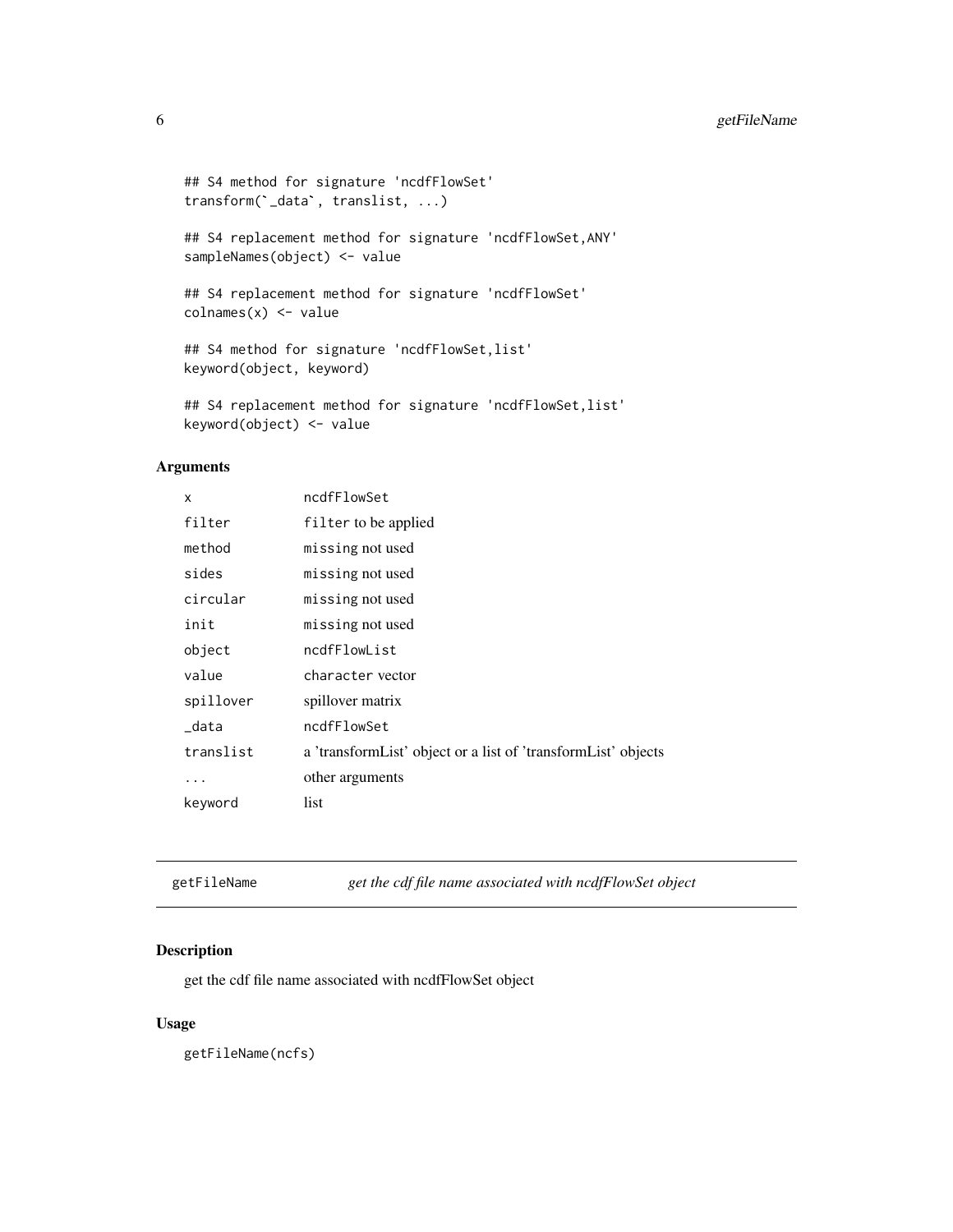#### <span id="page-6-0"></span>**Arguments**

ncfs ncdfFlowSet

#### Value

character

getIndices,ncdfFlowSet,character-method getIndices *extracts the event indices of one or multiple samples from ncdfFlowSet*

#### Description

These functions are mainly for internal usage and normally not to be used by users.

# Usage

```
## S4 method for signature 'ncdfFlowSet,character'
getIndices(obj, y)
## S4 method for signature 'ncdfFlowSet'
initIndices(obj)
```

```
## S4 method for signature 'ncdfFlowSet,character,logical'
updateIndices(obj, y, z)
```
# Arguments

| obi | ncdfFlowSet object             |
|-----|--------------------------------|
| ٧   | character sample name          |
| z   | logical vector to be assigned. |

#### Value

a logical vector.

```
data(GvHD)
nc <- ncdfFlowSet(GvHD[1:2])
sn <- sampleNames(nc)[1]
nrow(nc[[sn]])
getIndices(nc, sn) #initial index is NA
#subset with filter
library(flowStats)
morphGate <- norm2Filter("FSC-H", "SSC-H", filterId = "MorphologyGate",scale = 2)
```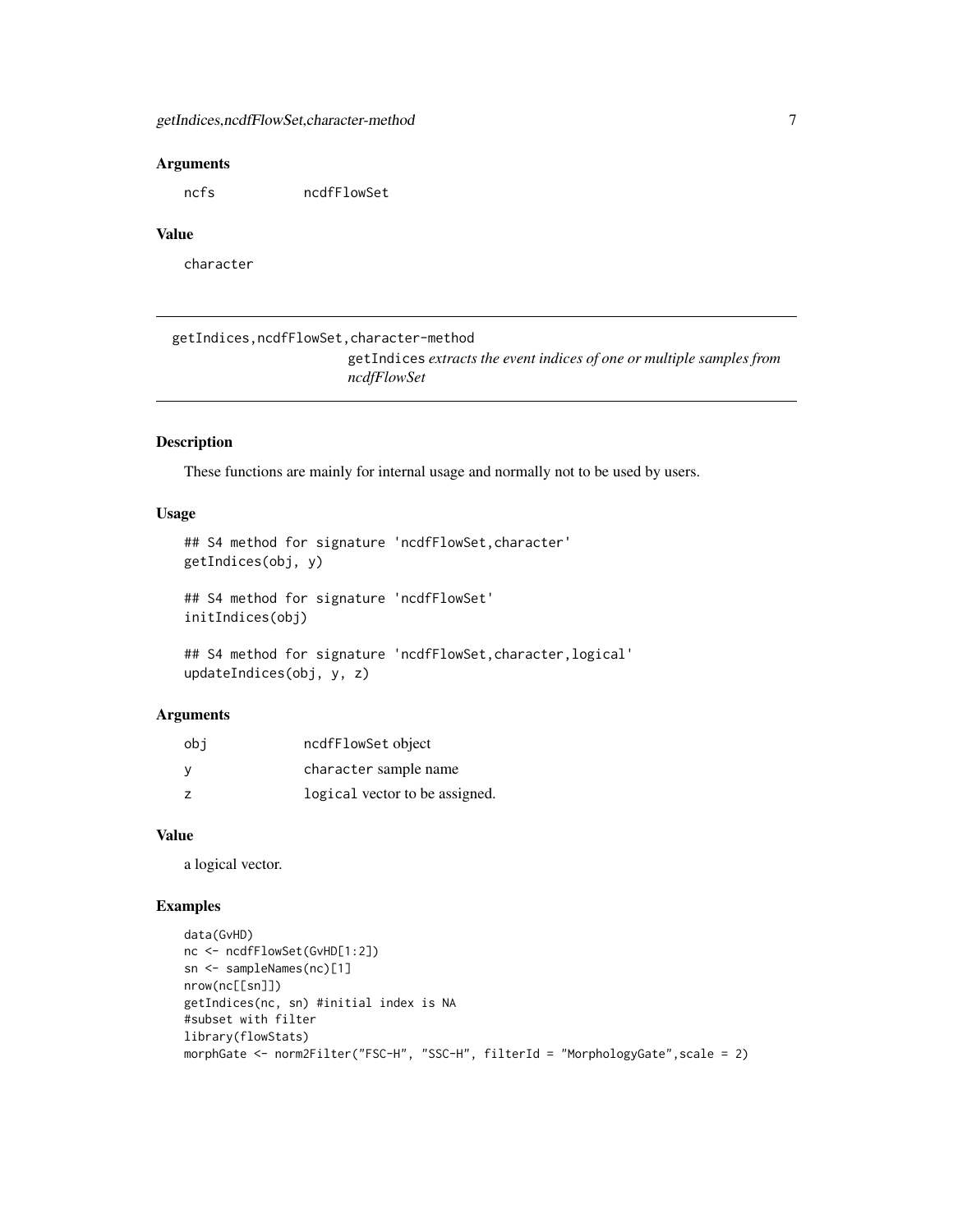```
nc1 <- Subset(nc, morphGate)
ind <- getIndices(nc1, sn)
# all.equal(sum(ind), nrow(nc1[[sn]]))
initIndices(nc1)
getIndices(nc1, sn) #reset indices
```
lapply,ncdfFlowList-method

*lapply method for ncdfFlowList*

#### Description

Depending on level parameter, loop either iterates through the list of ncdfFlowSet objects or everyflowFrame objects.

#### Usage

## S4 method for signature 'ncdfFlowList'  $lapply(X, FUN, level = 2, ...)$ 

#### Arguments

| X          | ncdfFlowList object                                                                                                                                                                                                   |
|------------|-----------------------------------------------------------------------------------------------------------------------------------------------------------------------------------------------------------------------|
| <b>FUN</b> | function to apply                                                                                                                                                                                                     |
| level      | numeric. It controls whether loop at 'nedfrollowSet' level or 'sample' level.<br>when level = 2 (default value), FUN is applied to each sample. When level = 1,<br>FUN is applied to each object stored in data slot. |
| .          | other arguments passed to FUN                                                                                                                                                                                         |
|            |                                                                                                                                                                                                                       |

ncdfFlow *ncdfFlow: A package that provides CDF storage based flow cytometry data analysis.*

# Description

ncdfFlow: A package that provides CDF storage based flow cytometry data analysis.

# Details

Define important flow cytometry data classes: [ncdfFlowSet](#page-9-1)(a subclass of [flowSet](#page-0-0)) and [ncdfFlowList](#page-8-1)(a list of ncdfFlowSet object) and their accessors.

Provide important compensation,transformation,filter,gating,subsetting,splitting functions for data analysis of large volumns of flow cytometry data that is too big to be held in memory.

<span id="page-7-0"></span>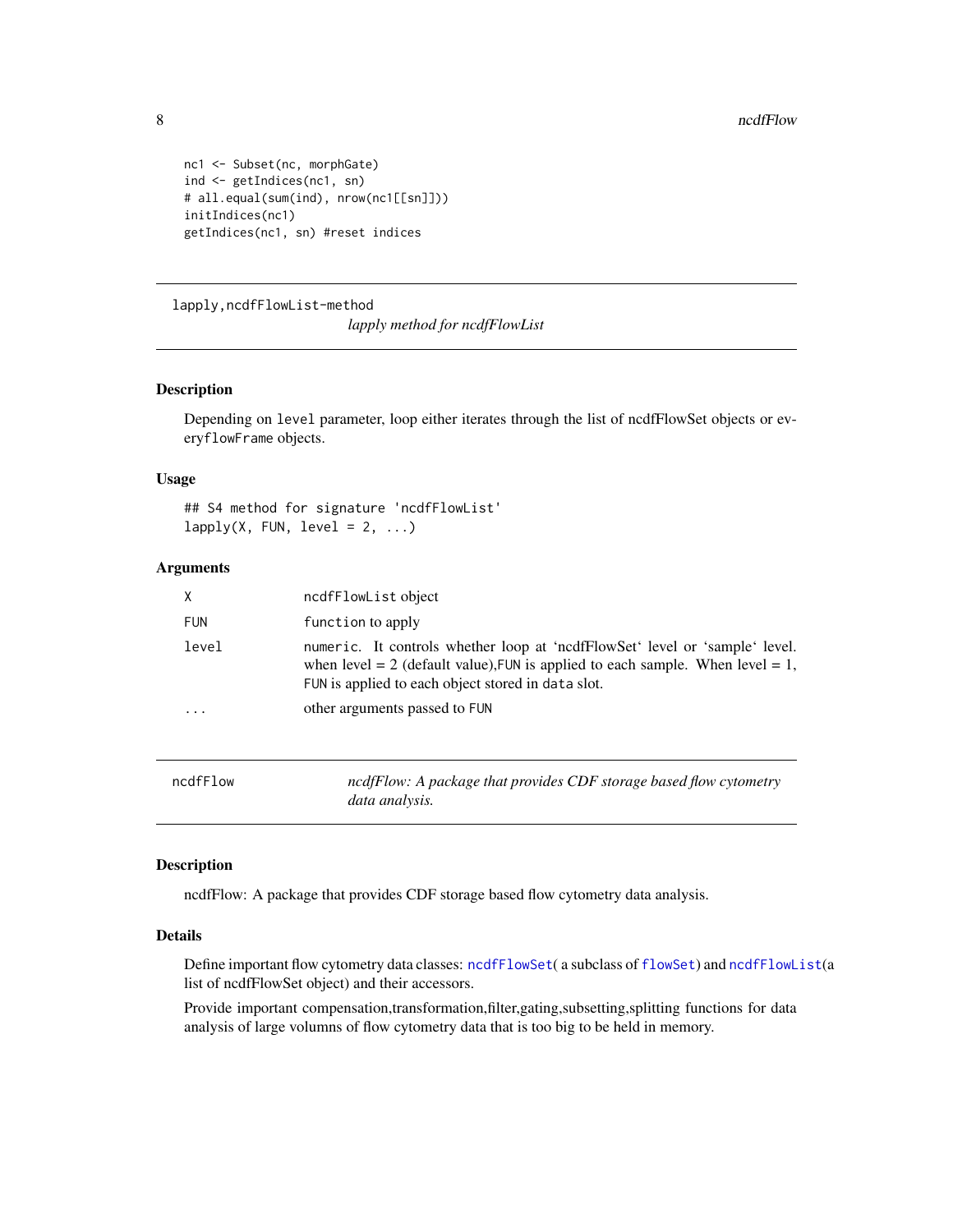# <span id="page-8-0"></span>ncdfFlowList-class 9

Package: ncdfFlow Version: 2.9.24 Date: 2014-04-16 Depends:  $R$  ( $>= 2.8.1$ ), flowCore License: Artistic-2.0

#### Author(s)

Mike Jiang <mike@ozette.ai>, Greg Finak <greg@ozette.ai> Maintainer: Mike Jiang <mike@ozette.ai>

ncdfFlowList-class *a class that stores multiple ncdfFlowSet objects*

# <span id="page-8-1"></span>Description

It is a list of ncdfFlowSet objects

#### Usage

```
ncdfFlowList(x, samples = NULL)
```
## S4 method for signature 'ncdfFlowList' show(object)

# Arguments

|         | list of ncdfFlowSet objects                                                                                                                   |
|---------|-----------------------------------------------------------------------------------------------------------------------------------------------|
| samples | integer see samples slot of noder FlowList class, or character that specify<br>the order to samples. If not given then reconstruct the index. |
| object  | ncdfFlowList                                                                                                                                  |

# Value

ncdfFlowList-class

# Objects from the Class

Objects can be created by coercing a list of ncdfFlowSet objects as("ncdfFlowList",nclist = .... #a list of ncdfFlowSet objects)

### Slots

data: A list containing the [ncdfFlowSet](#page-9-1) objects.

samples: A integer vector containing the index of the [ncdfFlowSet](#page-9-1) object to which each sample belongs. The name of the vector is the sample names that determine the order of samples exposed to the user, which can be different from the physical storing order.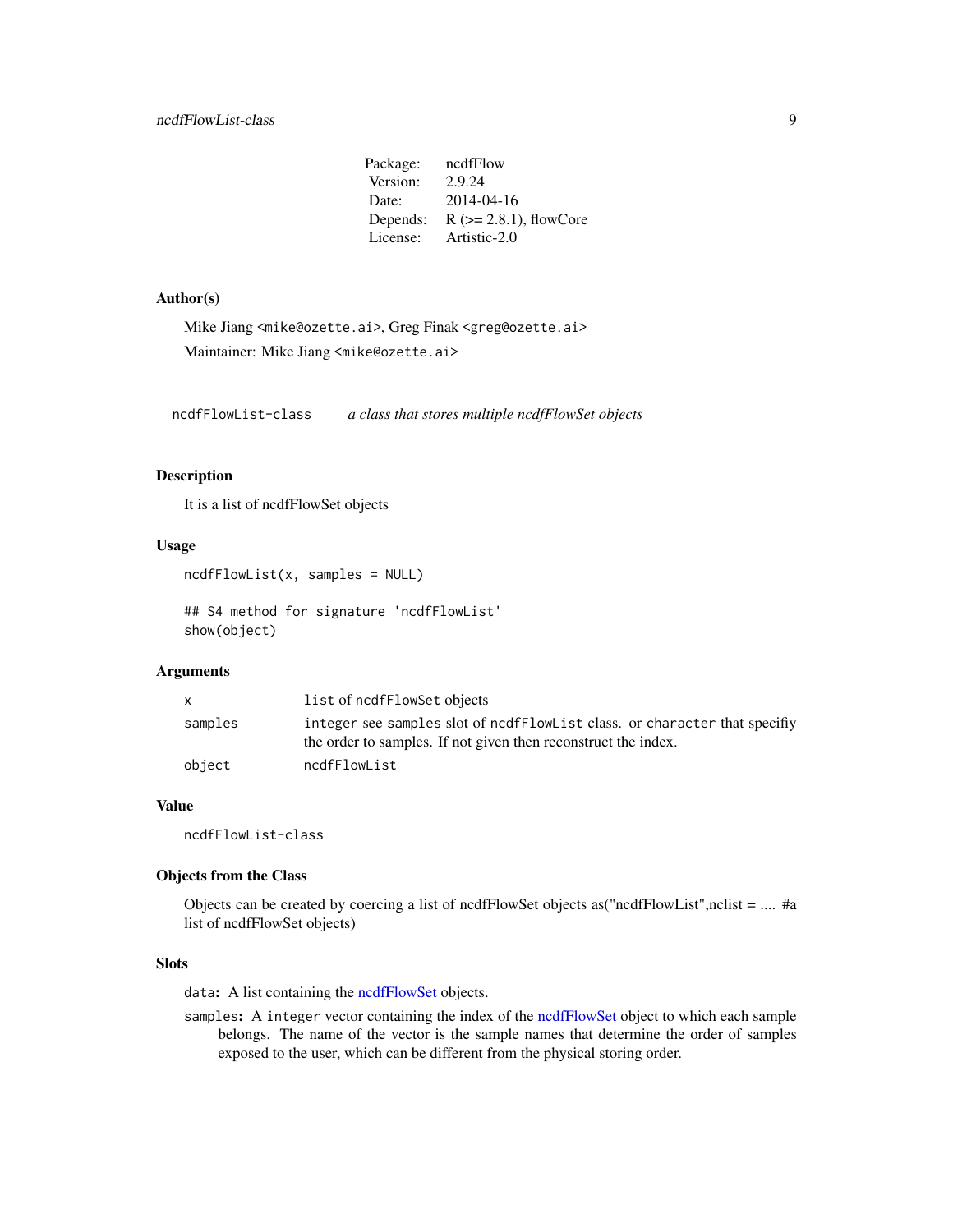# See Also

[ncdfFlowSet](#page-9-1)

# Examples

```
data(GvHD)
nc1 <- ncdfFlowSet(GvHD[1])
nc2 <- ncdfFlowSet(GvHD[2])
nc3 <- ncdfFlowSet(GvHD[3])
list1 <- list(nc1, nc2, nc3)
#coerce from list to ncdfFlowList
nclist <- ncdfFlowList(list1)
nclist
#coerce(collapse) from ncdfFlowList to a single flowFrame
collapsedData <- as(nclist, "flowFrame")
collapsedData
```
ncdfFlowSet,flowSet-method

*create ncdfFlowSet from flowSet*

# <span id="page-9-1"></span>Description

Normally the ncdfFlowSet is constructed by loading raw FCS files using read.ncdfFlowSet. In case there is a legacy flowSet object, we can convert it to ncdfFlowSet with this constructor.

#### Usage

```
## S4 method for signature 'flowSet'
ncdfFlowSet(x, ncdfFile, dim = 2, compress = 0)
```
#### Arguments

| x        | flowSet                                       |
|----------|-----------------------------------------------|
| ncdfFile | character specifies the file name of cdf file |
| dim      | integer see details in read.ncdfFlowset.      |
| compress | integer see details in read.ncdfFlowset.      |

```
data(GvHD)
fs <- GvHD[1:2]
ncfs <- ncdfFlowSet(fs)
```
<span id="page-9-0"></span>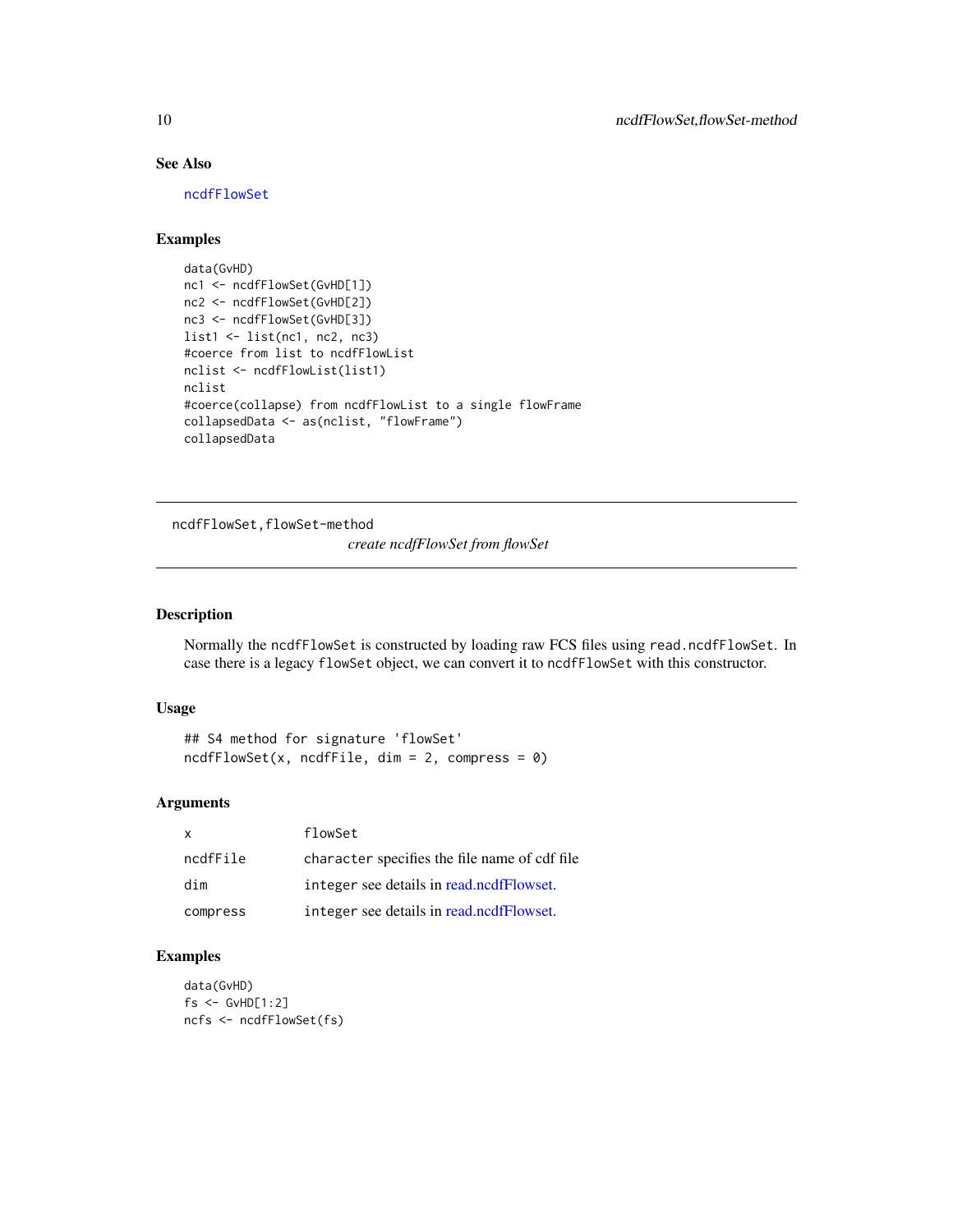<span id="page-10-1"></span><span id="page-10-0"></span>ncdfFlowSet-class *a class for storing flow cytometry raw data in HDF5 format*

#### Description

This class is a subclass of [flowSet](#page-0-0). It stores the raw data in cdf file instead of memory so that the analysis tools provided by flowCore based packages can be used in the study that produces hundreds or thousands FCS files.

#### Usage

## S4 method for signature 'ncdfFlowSet' show(object)

#### **Arguments**

object ncdfFlowSet show,ncdfFlowSet-method

### **Slots**

file: A character containing the ncdf file name.

- maxEvents: An integer containing the maximum number of events of all samples stored in this ncdfFlowSet object
- flowSetId: A character for the id of ncdfFlowSet object
- indices: Object of class "environment" containing events indices of each sample stored as "raw" vector. Each index value is either TURE or FALSE and the entire indices vector is used to subset the raw data. the indices vector of each sample is NA by default when the ncdfFlowSet first created.It is assigned with actual value when ncdfFlowSet object is subsetted by [Subset](#page-0-0) or other subsetting methods.
- origSampleVector: A character vector containing the sample names, which indicates the original order of samples physically stored in cdf format
- origColnames: A character vector containing the flow channel names, which indicates the original order of columns physically stored in cdf format
- frames: Object of class "environment", which replicates the "frame" slot in [flowSet](#page-0-0), except that [exprs](#page-0-0) matrix is empty and the actual data is stored in cdf file.

phenoData: see [phenoData](#page-0-0)

# Extends

Class ["flowSet"](#page-0-0), directly.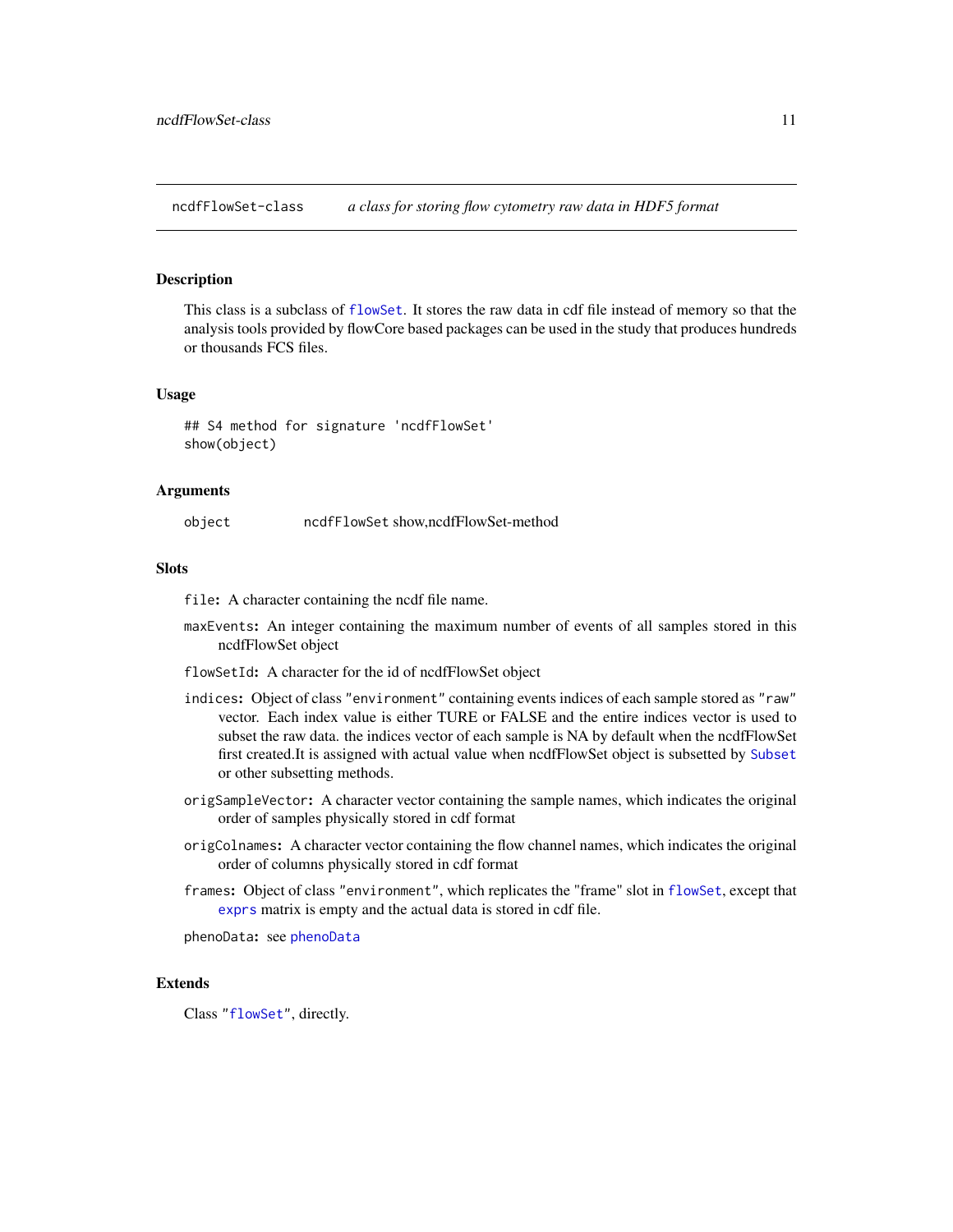```
ncfsApply,ncdfFlowSet-method
```
*apply method for ncdfFlowSet (for internal use)*

# Description

It is equivalent to [fsApply](#page-0-0). But the latter could cause memory issue when FUN returns a flowFrame. ncfsApply writes to a new cdf file instead of memory. Thus it will return a ncdfFlowSet object.

#### Usage

```
## S4 method for signature 'ncdfFlowSet'
ncfsApply(x, FU, ..., use. express = FALSE, ncdfFile = NULL)
```
#### Arguments

| x          | ncdfFlowSet                                                                                                                                                                                                    |
|------------|----------------------------------------------------------------------------------------------------------------------------------------------------------------------------------------------------------------|
| <b>FUN</b> | function to apply                                                                                                                                                                                              |
| $\ddots$   | other arguments to pass to FUN                                                                                                                                                                                 |
| use.exprs  | logical see fsApply                                                                                                                                                                                            |
| ncdfFile   | A character scalar giving the output file name. By default, It is NULL and the<br>function will generate a random file name, potentially adding the .cdf suffix<br>unless a file extension is already present. |

# Details

When the function given by argument "FUN" does not return the entire flowFrame object with the same size of the original one (such as compensate,transform...), [fsApply](#page-0-0) should be used instead.

# Examples

```
data(GvHD)
nc <- ncdfFlowSet(GvHD[1:2])
```
#use fsApply when FUN does not return a flowFrame fsApply(nc, nrow) fsApply(nc, range)

```
#use ncfsApply when FUN returns a flowFrame
lgcl < -logicleTransform(w = 0.5, t = 10000, m = 4.5)translist <- transformList(c("FL1-H", "FL2-H"), lgcl)
nc1 <- ncfsApply(nc, transform, translist)
```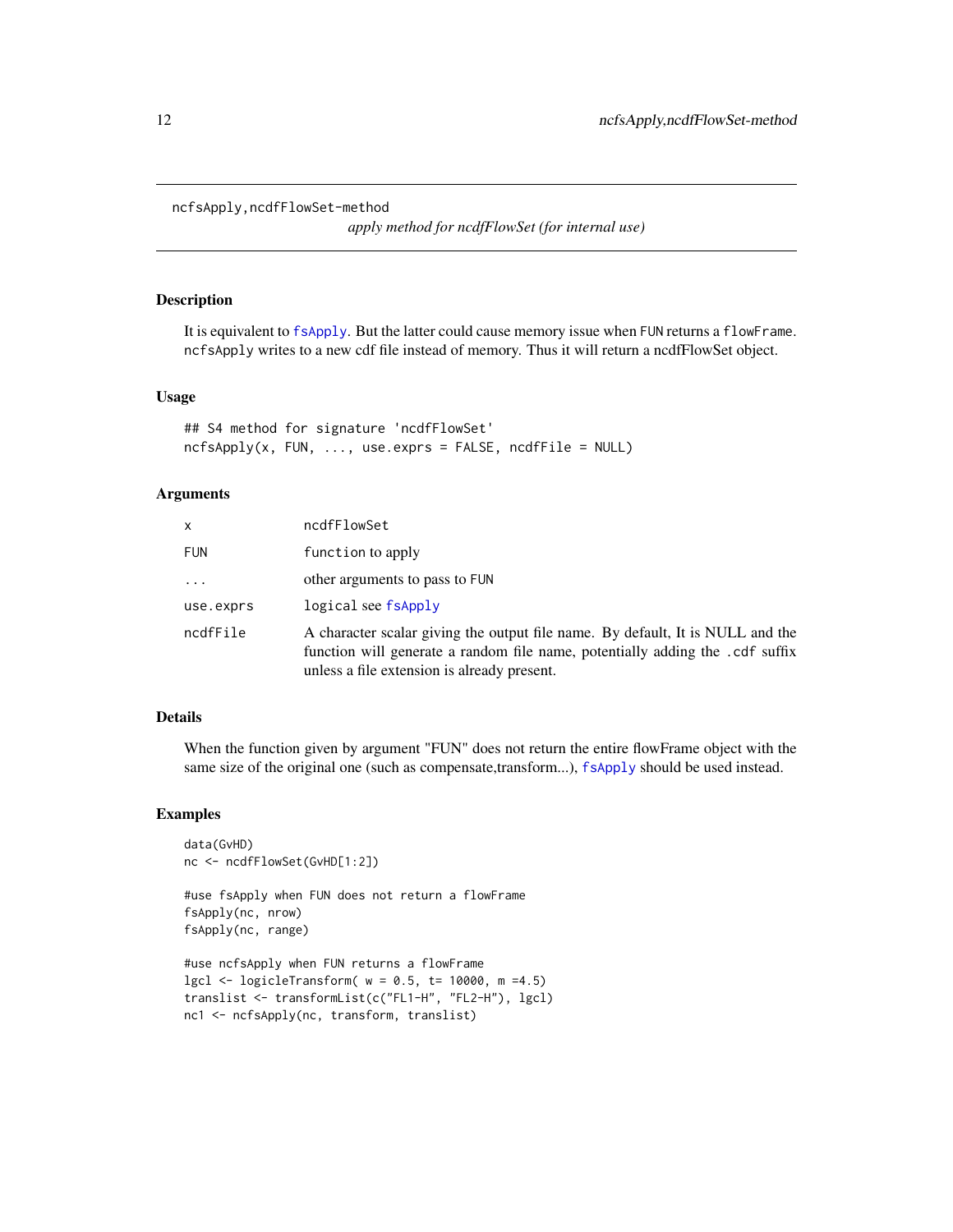<span id="page-12-0"></span>rbind2,ncdfFlowList,ANY-method

*combine multiple ncdfFlowSet objects into one*

# Description

Similar to [flowCore:rbind2](#page-0-0). But one needs to first construct a ncdfFlowList and then apply rbind2 to it instead of merging them pairwise

# Usage

```
## S4 method for signature 'ncdfFlowList,ANY'
rbind2(
 x,
 ncdfFile = tempfile(pattern = "ncfs"),
 dim = 2,
 compress = 0,
 samples = NULL
\lambda
```
#### Arguments

| x        | ncdfFlowList                                                                                                                                                                                         |
|----------|------------------------------------------------------------------------------------------------------------------------------------------------------------------------------------------------------|
| ncdfFile | character see details in read.ncdfFlowset when all the ncdfFlowSets shared the<br>same cdf file, by supplying this argument, it will use the existing cdf and avoid<br>writing to it unneccessarily. |
| dim      | integer see details in read.ncdfFlowset.                                                                                                                                                             |
| compress | integer see details in read.ncdfFlowset.                                                                                                                                                             |
| samples  | character the vector of sample names which determine the physical sample<br>storage order in original cdf file. Default is NULL, which derives from the<br>given nedfFlowSet objects.                |

#### Value

a new ncdfFlowSet with a new cdf file that combines multiple raw datasets.

```
library(ncdfFlow)
data(GvHD)
nc1 <- ncdfFlowSet(GvHD[1:2])
nc2 <- ncdfFlowSet(GvHD[3:4])
nc3 <- ncdfFlowSet(GvHD[5:6])
ncfslist <- ncdfFlowList(list(nc1,nc2,nc3))
nc4 <- rbind2(ncfslist)
nc4
```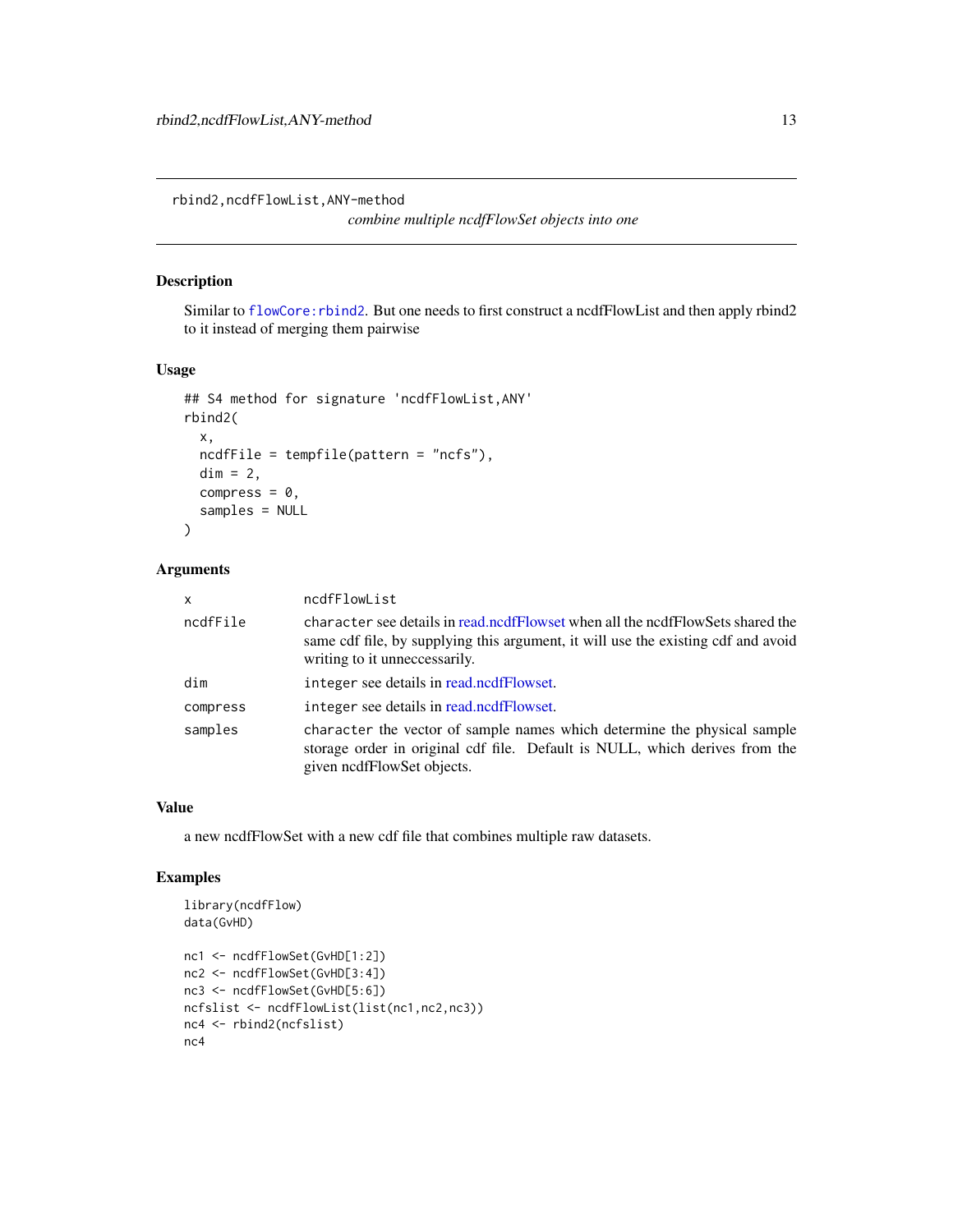<span id="page-13-2"></span><span id="page-13-0"></span>read.ncdfFlowSet *create ncdfFlowSet from FCS files*

# <span id="page-13-1"></span>Description

read FCS files from the disk and load them into a ncdfFlowSet object

# Usage

```
read.ncdfFlowSet(
  files = NULL,
 ncdfFile,
  flowSetId = flowCore:::guid(),
  isWriteSlice = TRUE,
 phenoData,
 channels = NULL,
  channel_alias = NULL,
  alter.names = FALSE,
 dim = 2,
 compress = 0,
 mc.cores = NULL,
  ...
)
```
# Arguments

| files                      | A character vector giving the source FCS raw file paths.                                                                                                                                                                                                                                                                                                                                                                                                      |
|----------------------------|---------------------------------------------------------------------------------------------------------------------------------------------------------------------------------------------------------------------------------------------------------------------------------------------------------------------------------------------------------------------------------------------------------------------------------------------------------------|
| ncdfFile                   | A character scalar giving the output file name. Default is NULL and the function<br>will generate a random file in the temporary folder, potentially adding the .cdf<br>suffix unless a file extension is already present. It is sometimes useful to specify<br>this file path to avoid the failure of writing large flow data set to cdf file due to<br>the the shortage of disk space in system temporary folder. It is only valid when<br>isNewNcFile=TRUE |
| flowSetId                  | A character scalar giving the unique nedfFlowSet ID.                                                                                                                                                                                                                                                                                                                                                                                                          |
| isWriteSlice               | A logical scalar indicating whether the raw data should also be copied if FALSE,<br>an empty cdf file is created with the dimensions (sample*events*channels) sup-<br>plied by raw FCS files.                                                                                                                                                                                                                                                                 |
| phenoData                  | An object of AnnotatedDataFrame providing a way to manually set the pheno-<br>tyoic data for the whole data set in ncdfFlowSet.                                                                                                                                                                                                                                                                                                                               |
| channels                   | A character vector specifying which channels to extract from FCS files. It can be<br>useful when FCS files do not share exactly the same channel names. Thus this<br>argument is used to select those common channels that are of interests. Default<br>value is NULL and the function will try to scan the FCS headers of all files and<br>determine the common channels.                                                                                    |
| channel_alias, alter.names |                                                                                                                                                                                                                                                                                                                                                                                                                                                               |
|                            | see read.FCS                                                                                                                                                                                                                                                                                                                                                                                                                                                  |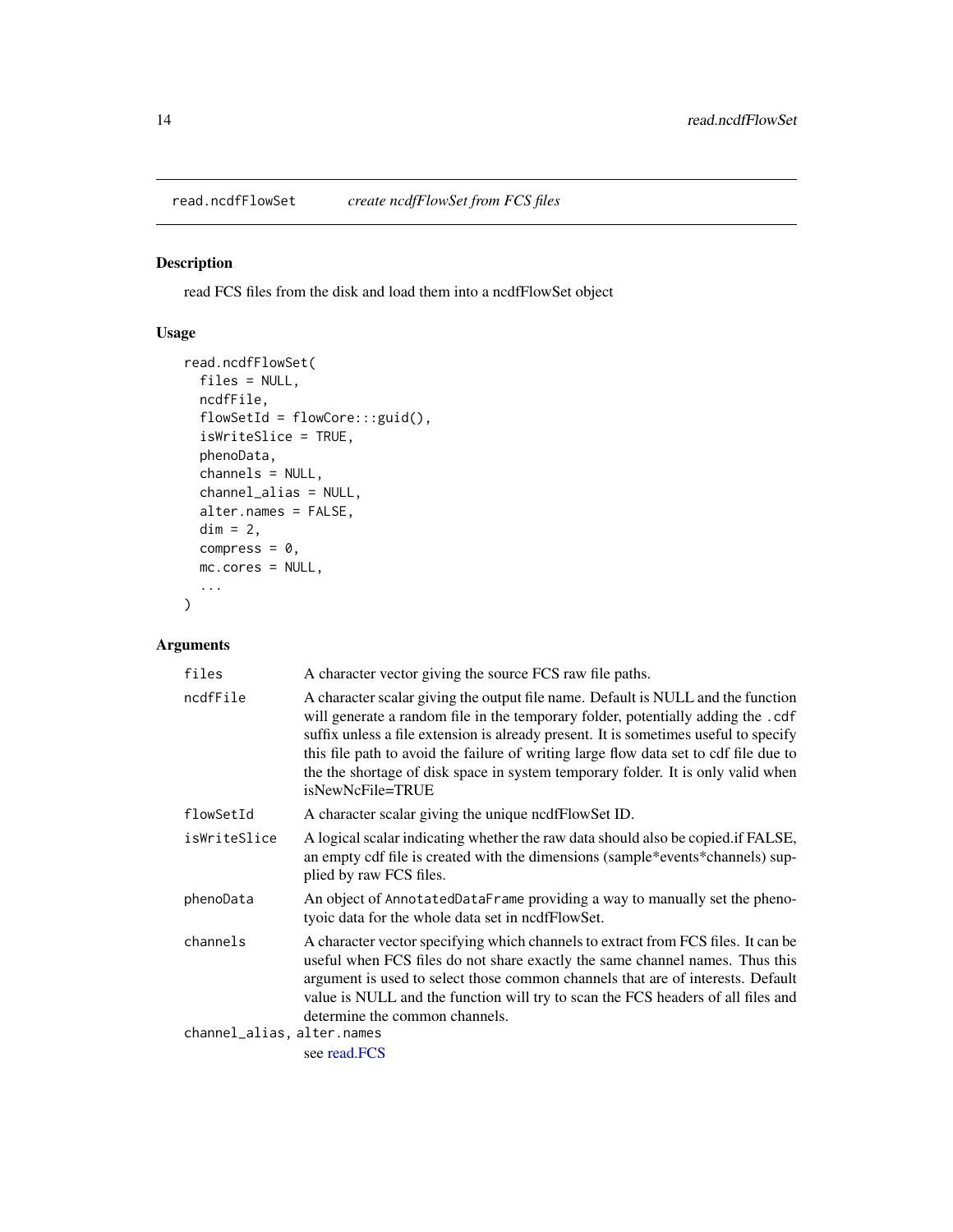<span id="page-14-0"></span>

| dim                     | integer the number of dimensions that specifies the physical storage format of<br>hdf5 dataset. Default is 2, which stores each FCS data as a seperate 2d dataset.<br>Normally, user shouldn't need to change this but dim can also be set to 3, which<br>stores all FCS data as one single 3d dataset. |
|-------------------------|---------------------------------------------------------------------------------------------------------------------------------------------------------------------------------------------------------------------------------------------------------------------------------------------------------|
| compress                | integer the HDF5 compression ratio (from 0 to 9). Default is 0, which does<br>not compress the data and is recommended (especially for 2d format) because<br>the speed loss usually outweights the disk saving.                                                                                         |
| mc.cores                | numeric passed to parallel::mclapply. Default is NULL, which read FCS files<br>in serial mode.                                                                                                                                                                                                          |
| $\cdot$ $\cdot$ $\cdot$ | extra arguments to be passed to read. FCS.                                                                                                                                                                                                                                                              |

#### Value

A ncdfFlowSet object

# See Also

[clone.ncdfFlowSet](#page-2-1)

#### Examples

library(ncdfFlow)

```
path<-system.file("extdata","compdata","data",package="flowCore")
files<-list.files(path,full.names=TRUE)[1:3]
#create ncdfFlowSet from fcs with the actual raw data written in cdf
```

```
nc1 <- read.ncdfFlowSet(files=files,ncdfFile="ncfsTest.nc",flowSetId="fs1",isWriteSlice= TRUE)
nc1
nc1[[1]]
unlink(nc1)
rm(nc1)
```

```
#create empty ncdfFlowSet from fcs and add data slices afterwards
nc1 <- read.ncdfFlowSet(files=files,ncdfFile="ncfsTest.nc",flowSetId="fs1",isWriteSlice= FALSE)
fs1<-read.flowSet(files)
nc1[[1]] <- fs1[[1]]
nc1[[1]]
nc1[[2]]
```
replacement method for ncdfFlowSet

*write the flow data from a* flowFrame *to* ncdfFlowSet *flowFrame can have less channels than ncdfFlowSet,which is used for partial updating(useful for* normalization*)*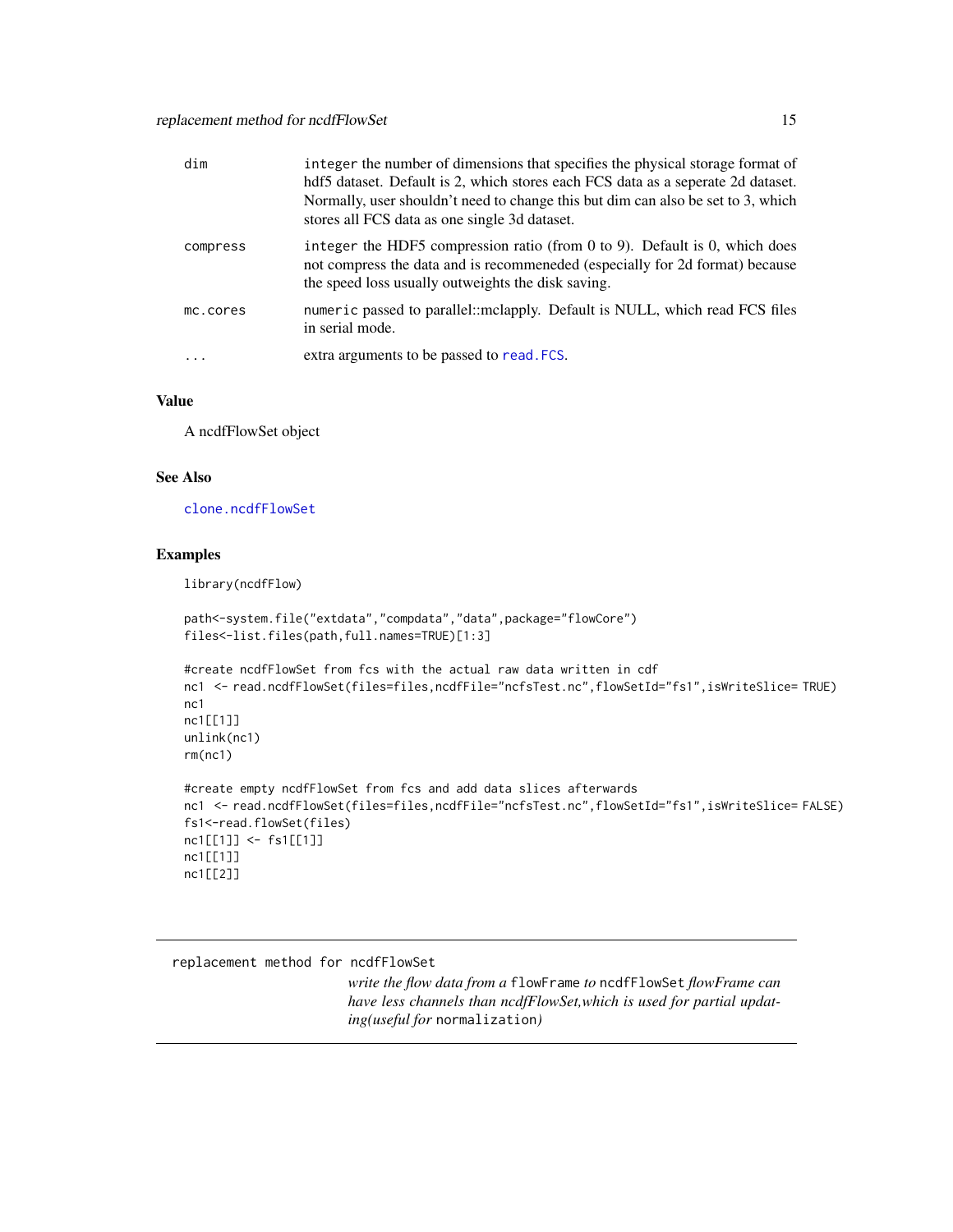#### <span id="page-15-0"></span>Description

write the flow data from a flowFrame to ncdfFlowSet

flowFrame can have less channels than ncdfFlowSet,which is used for partial updating(useful for normalization)

#### Usage

```
## S4 replacement method for signature 'ncdfFlowSet, ANY, ANY, flowFrame'
x[[i, j = "missing", compress = 0, ...]] <- value
```
#### Arguments

| x        | a ncdfFlowSet                                                                                                                                                                         |
|----------|---------------------------------------------------------------------------------------------------------------------------------------------------------------------------------------|
| i        | a numeric or character used as sample index of ncdfFlowSet                                                                                                                            |
| j        | not used                                                                                                                                                                              |
| compress | integer It is only relevant to writing slice to '2d' format because the com-<br>pression is set during the creation of hdf5 file for '3d' format. see details in<br>read.ncdfFlowset. |
| $\cdots$ | not used                                                                                                                                                                              |
| value    | flowFrame                                                                                                                                                                             |

```
data(GvHD)
nc <- ncdfFlowSet(GvHD[1:2])
samples <- sampleNames(nc)
sn <- samples[1]
#return the entire flowFrame
fr < - ncl[sn]apply(exprs(nc[[sn]]), 2, range)
#transform the data
lgcl \leftarrow logicleTransform(w = 0.5, t = 10000, m = 4.5)fr_{trans} <- transform(fr, `FL1-H` = lgcl(`FL1-H`), `FL2-H` = lgcl(`FL2-H`))
#update the data
nc[[sn]] <- fr_trans
apply(exprs(nc[[sn]]), 2, range)
#subset on channels
nc1 < -nc[, 2:3]#only write the channels of interest (reduce disk IO)
nc1[[sn]] <- fr_trans[,2:3]
#chanel colnames
colnames(fr_trans)[3:4] <- c("<FL1-H>", "<FL2-H>")
#write data without matching up the colnames will fail
#nc[[sn]] <- fr_trans
```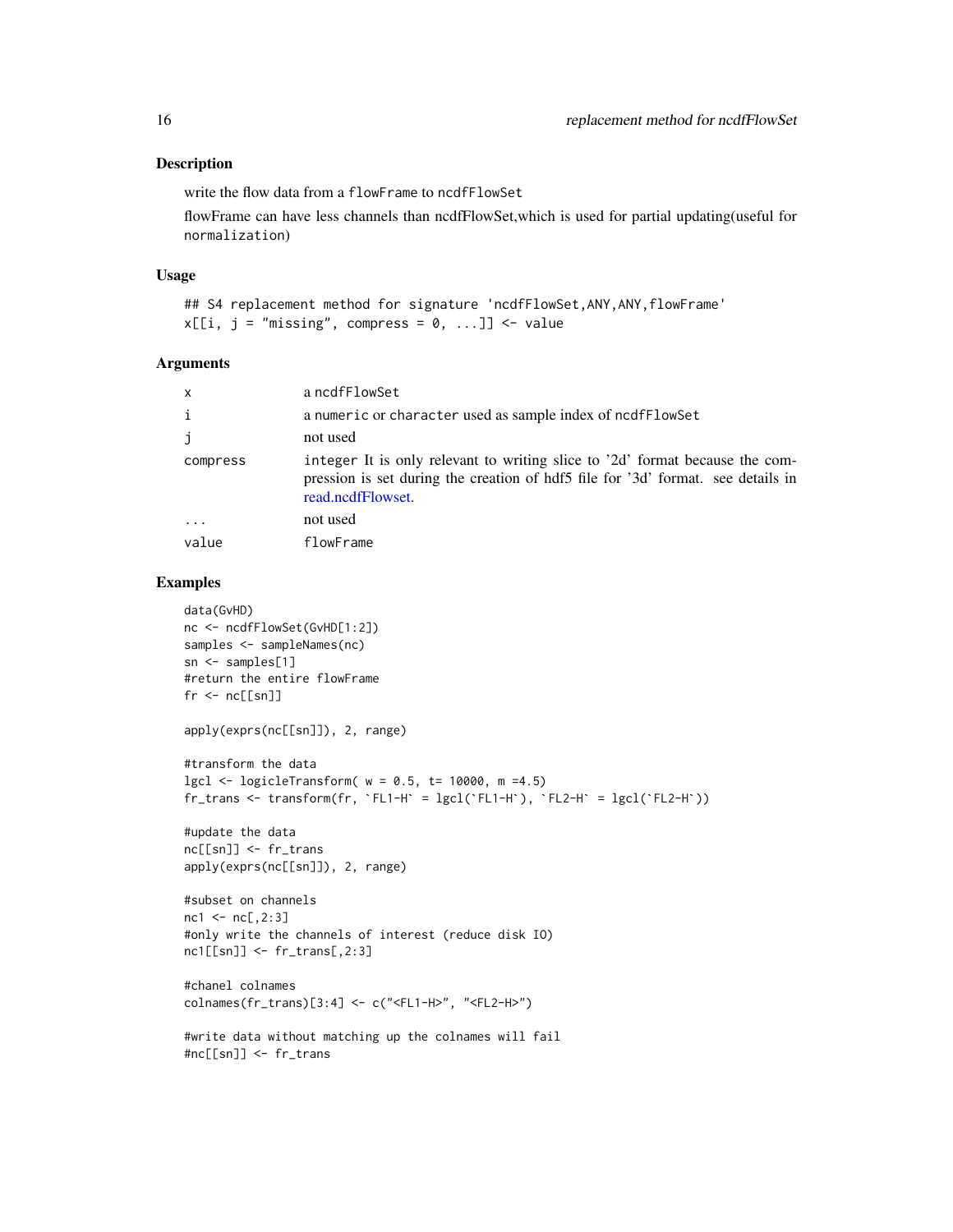<span id="page-16-0"></span>

#### Description

The ncdfFlowSet object contains two parts: R object and cdf file. Save/load a ncdfFlowSet mainly involves the R part using saveRDS/readRDS.

# Usage

```
save_ncfs(
  ncfs,
  path,
  overwrite = FALSE,
  cdf = c("copy", "move", "link", "skip", "symlink")
\mathcal{L}
```
load\_ncfs(path)

# Arguments

| ncfs      | A ncdfFlowSet                                                                                                                                                                                                                                |
|-----------|----------------------------------------------------------------------------------------------------------------------------------------------------------------------------------------------------------------------------------------------|
| path      | A character scalar giving the path to save/load the nedf FlowSet to/from.                                                                                                                                                                    |
| overwrite | A logical scalar specifying whether to overwrite the existing folder.                                                                                                                                                                        |
| cdf       | a character scalar. The valid options are :"copy","move","skip","symlink","link"<br>specifying what to do with the cdf data file. Sometime it is more efficient to<br>move or create a link of the existing cdf file to the archived folder. |

# Value

load\_ncfs returns a ncdfFlowSet object

# See Also

[ncdfFlowSet-class](#page-10-1)

# Examples

```
## Not run:
#ncfs is a ncdfFlowSet
save_ncfs(fs, path = "tempFolder")
fs1 <- load_ncfs(path = "tempFolder")
```
## End(Not run)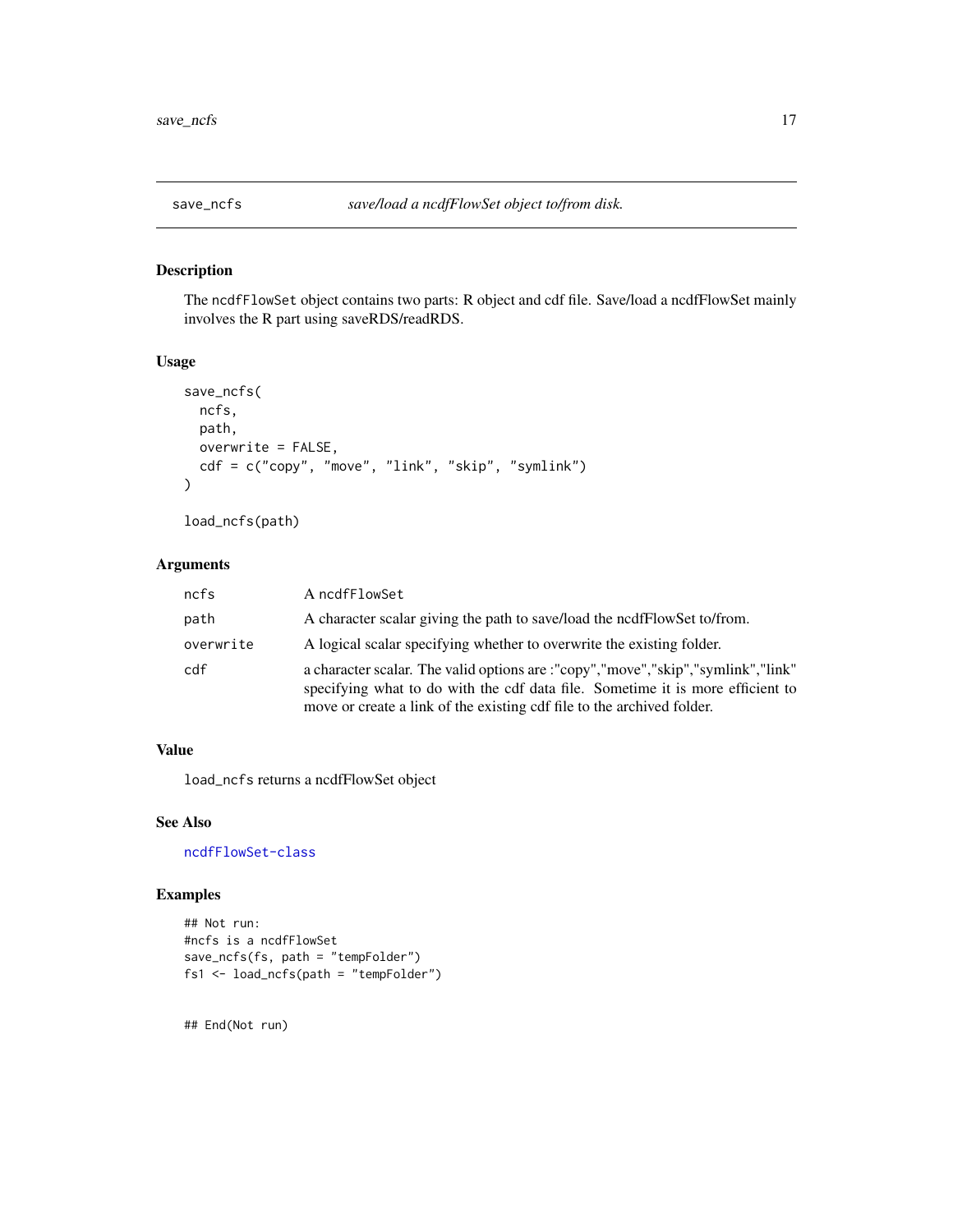<span id="page-17-0"></span>split,ncdfFlowList,factor-method

*split a* ncdfFlowSet *object.*

#### Description

Equivalent to split method for flowSet object.

#### Usage

```
## S4 method for signature 'ncdfFlowList, factor'
split(x, f, drop = FALSE, ...)## S4 method for signature 'ncdfFlowList,character'
split(x, f, drop = FALSE, ...)## S4 method for signature 'ncdfFlowSet,filter'
split(x, f, drop = FALSE, population = NULL, prefix = NULL, ...)## S4 method for signature 'ncdfFlowSet,filterResultList'
split(x, f, drop = FALSE, population = NULL, prefix = NULL, ...)## S4 method for signature 'ncdfFlowSet,list'
split(x, f, isNew = FALSE, drop = FALSE, population = NULL, prefix = NULL, ...)## S4 method for signature 'ncdfFlowSet, factor'
split(x, f, isNew = FALSE, drop = FALSE, ...)## S4 method for signature 'ncdfFlowSet,character'
split(x, f, drop = FALSE, ...)
```
# Arguments

x ncdfFlowSet f, drop, population, prefix, ... see [split-methods](#page-0-0) isNew logical wehther to create a new hdf file or using existing hdf file.

# Value

a list of ncdfFlowSet objects that may not may not share the same hdf file depending on isNew argument.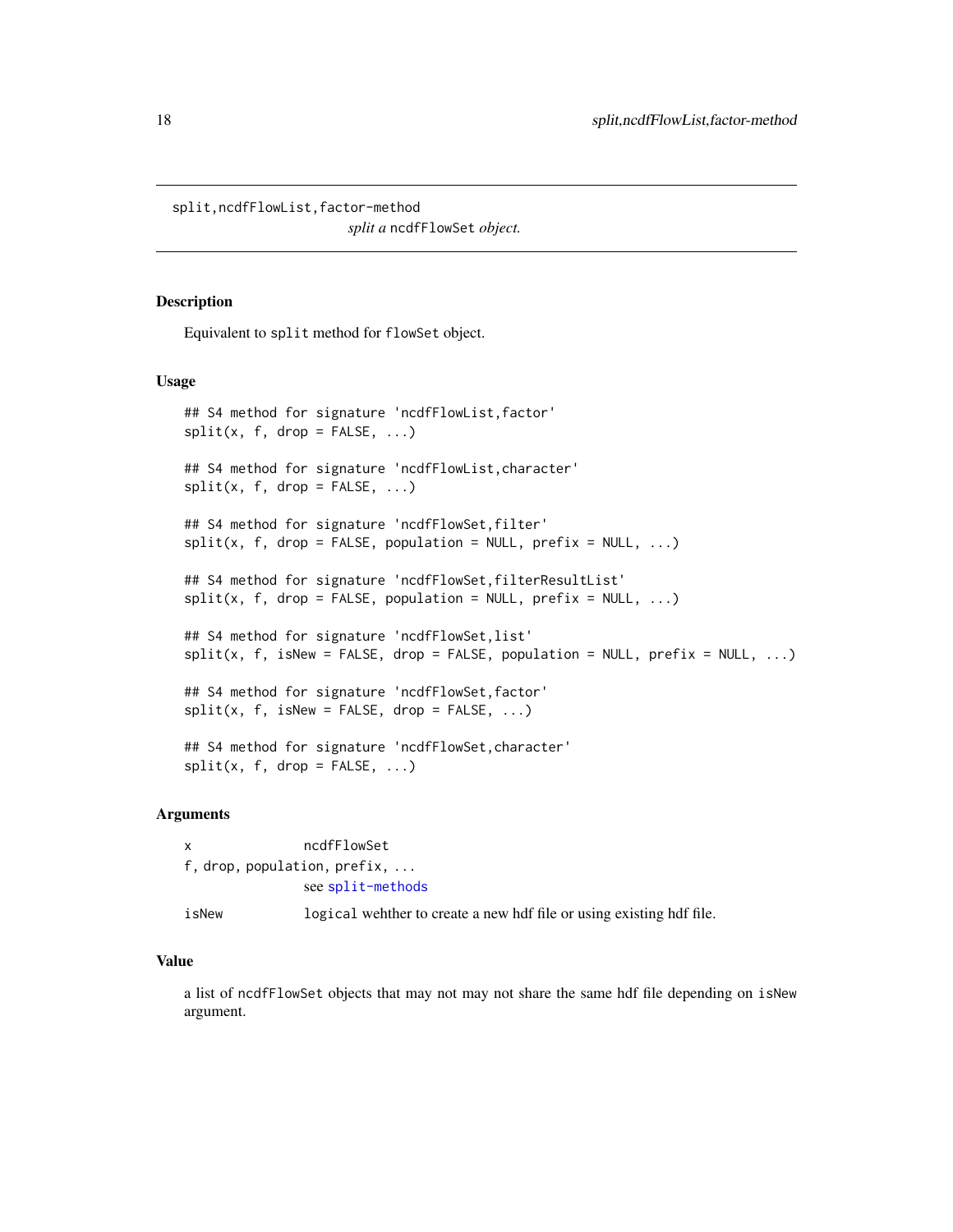<span id="page-18-0"></span>Subset,ncdfFlowSet,filterResultList-method *subset a ncdfFlowSet by filter*

#### Description

Equivalent to Subset method for flowSet.

#### Usage

```
## S4 method for signature 'ncdfFlowSet, filterResultList'
Subset(x, subset, select, ...)
## S4 method for signature 'ncdfFlowList, filterResultList'
Subset(x, subset, select, ...)
## S4 method for signature 'ncdfFlowSet, filter'
Subset(x, subset, ...)
## S4 method for signature 'ncdfFlowList, filter'
Subset(x, subset, ...)
## S4 method for signature 'ncdfFlowSet,list'
Subset(x, subset, select, validityCheck = TRUE, ...)
```
# Arguments

```
x ncdfFlowSet or ncdfFlowList
subset, select, ...
               see Subset-methods
validityCheck logical whether to skip validity check for speed.
```
#### Value

one or more ncdfFlowSet objects which share the same hdf5 file with the original one.

subset.ncdfFlowSet *subset the ncdfFlowSet/ncdfFlowList based on 'pData'*

# Description

subset the ncdfFlowSet/ncdfFlowList based on 'pData'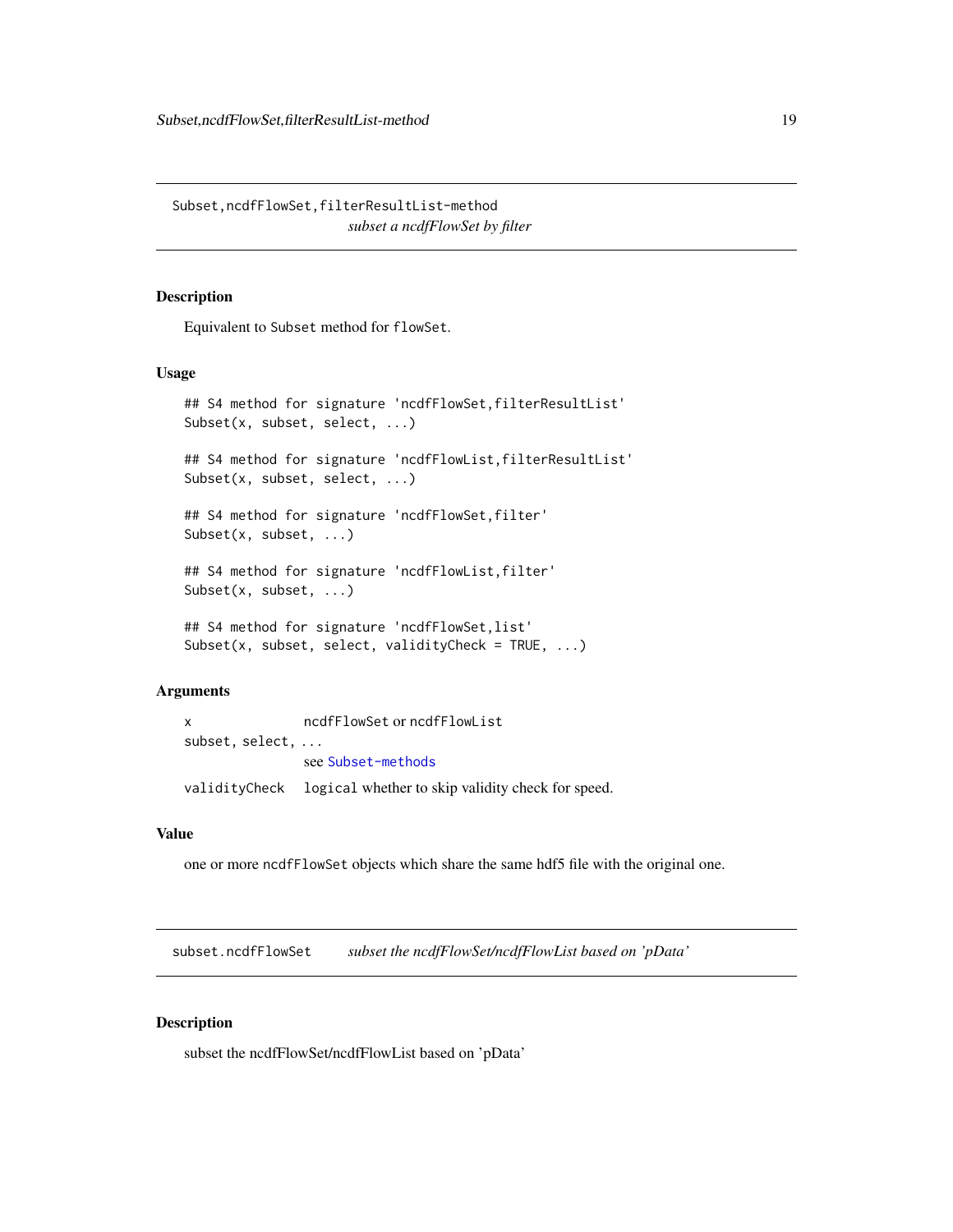#### Usage

```
## S3 method for class 'ncdfFlowSet'
subset(x, subset, ...)
## S3 method for class 'ncdfFlowList'
subset(x, subset, ...)
```
# Arguments

|          | ncdfFlowSet or ncdfFlowList                                                                |
|----------|--------------------------------------------------------------------------------------------|
| subset   | logical expression (within the context of pData) indicating samples to keep. see<br>subset |
| $\cdots$ | other arguments. (not used)                                                                |

# Value

a subset of codencdfFlowSet or ncdfFlowList object

unlink,ncdfFlowSet-method

*delete the cdf file associated with the ncdfFlowSet object ncdfFlowSet object is unrecoverable after cdf is deleted. So this method is usually called when ncdfFlowSet object is no longer in need.*

#### Description

delete the cdf file associated with the ncdfFlowSet object

ncdfFlowSet object is unrecoverable after cdf is deleted. So this method is usually called when ncdfFlowSet object is no longer in need.

#### Usage

## S4 method for signature 'ncdfFlowSet'  $unlink(x, recursive = FALSE, force = FALSE)$ 

# Arguments

| x         | ncdfFlowSet |
|-----------|-------------|
| recursive | see unlink  |
| force     | see unlink  |

```
data(GvHD)
nc <- ncdfFlowSet(GvHD[1:2])
nc[[1]] # data is loaded from cdf file
unlink(nc)
```
<span id="page-19-0"></span>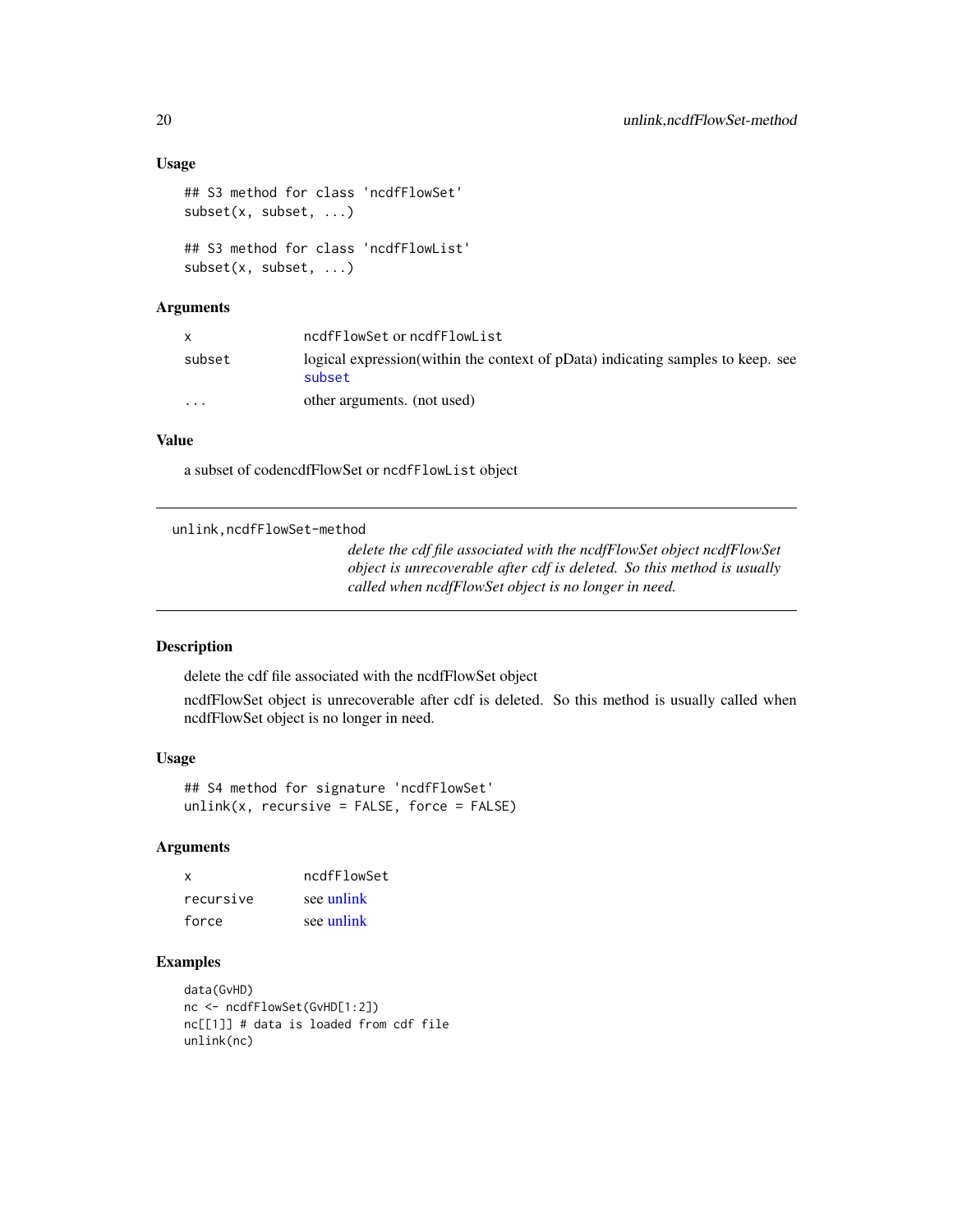<span id="page-20-0"></span>[,ncdfFlowSet,ANY-method

*subsetting by sampleNames,channels(not for events) methods*

# Description

similar to  $\Gamma$ .

# Usage

```
## S4 method for signature 'ncdfFlowSet,ANY'
x[i, j, ..., drop = FALSE]## S4 method for signature 'ncdfFlowList,ANY'
x[i, j, \ldots, drop = TRUE]
```
# Arguments

| x    | ncdfFlowSet                        |
|------|------------------------------------|
| i    | sample index (or name)             |
| İ    | column(or channel) index (or name) |
|      | other arguments not used           |
| drop | logical not used.                  |
|      |                                    |

# Examples

```
data(GvHD)
nc <- ncdfFlowSet(GvHD[1:2])
samples <- sampleNames(nc)
nc[1]
nc1 <- nc[samples[1]]
#nc1 and nc share the cdf file
all.equal(getFileName(nc1), getFileName(nc))
```
[[,ncdfFlowSet,ANY-method

*extract a* flowFrame *object from* ncdfFlowSet

# Description

Simliar to  $[\Gamma]$ , and there are cerntain ways to reduce the disk IO and optimize the speed.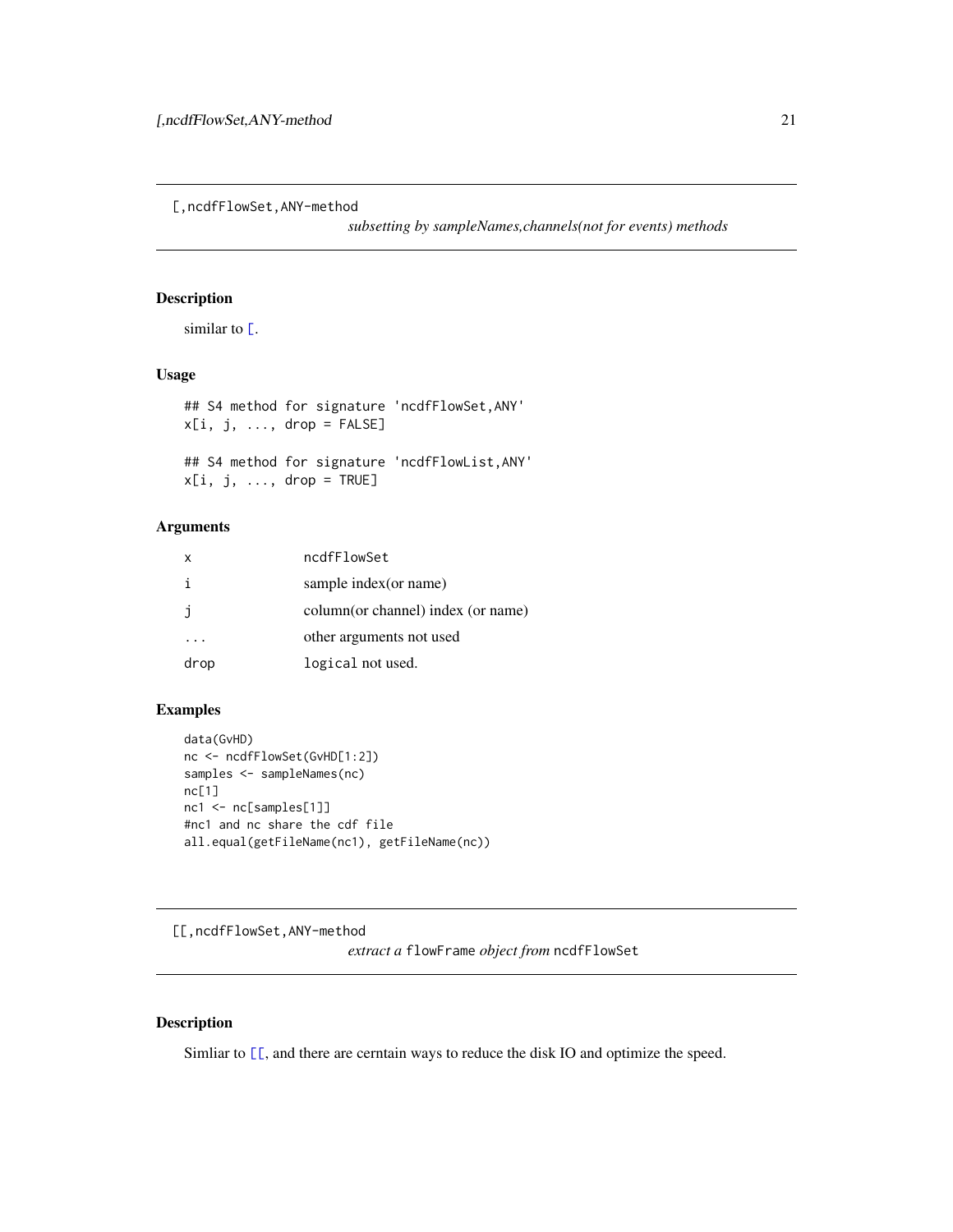# Usage

```
## S4 method for signature 'ncdfFlowSet,ANY'
x[[i, j, use. express = TRUE, ...]]## S4 method for signature 'ncdfFlowList,numeric'
x[[i, j, ...]]
## S4 method for signature 'ncdfFlowList,logical'
x[[i, j, ...]]
## S4 method for signature 'ncdfFlowList,character'
x[[i, j, ...]]
```
# Arguments

| $\mathsf{x}$ | a ncdfFlowSet or ncdfFlowList                                        |
|--------------|----------------------------------------------------------------------|
| i            | a numeric or character used as sample index                          |
| j            | a numeric or character used as channel index                         |
| use.exprs    | a logical scalar indicating whether to read the actual data from cdf |
|              | other arguments, not used.                                           |

# Examples

```
data(GvHD)
nc <- ncdfFlowSet(GvHD[1:2])
samples <- sampleNames(nc)
sn <- samples[1]
#return the entire flowFrame
fr < - nc[[sn]]
```
#access the flowFrame meta data without loading the raw event data from disk nc[[sn, use.exprs = FALSE]]

#only read a subset of channels (more efficient than reading entire data set) nc[[sn, 1:2]]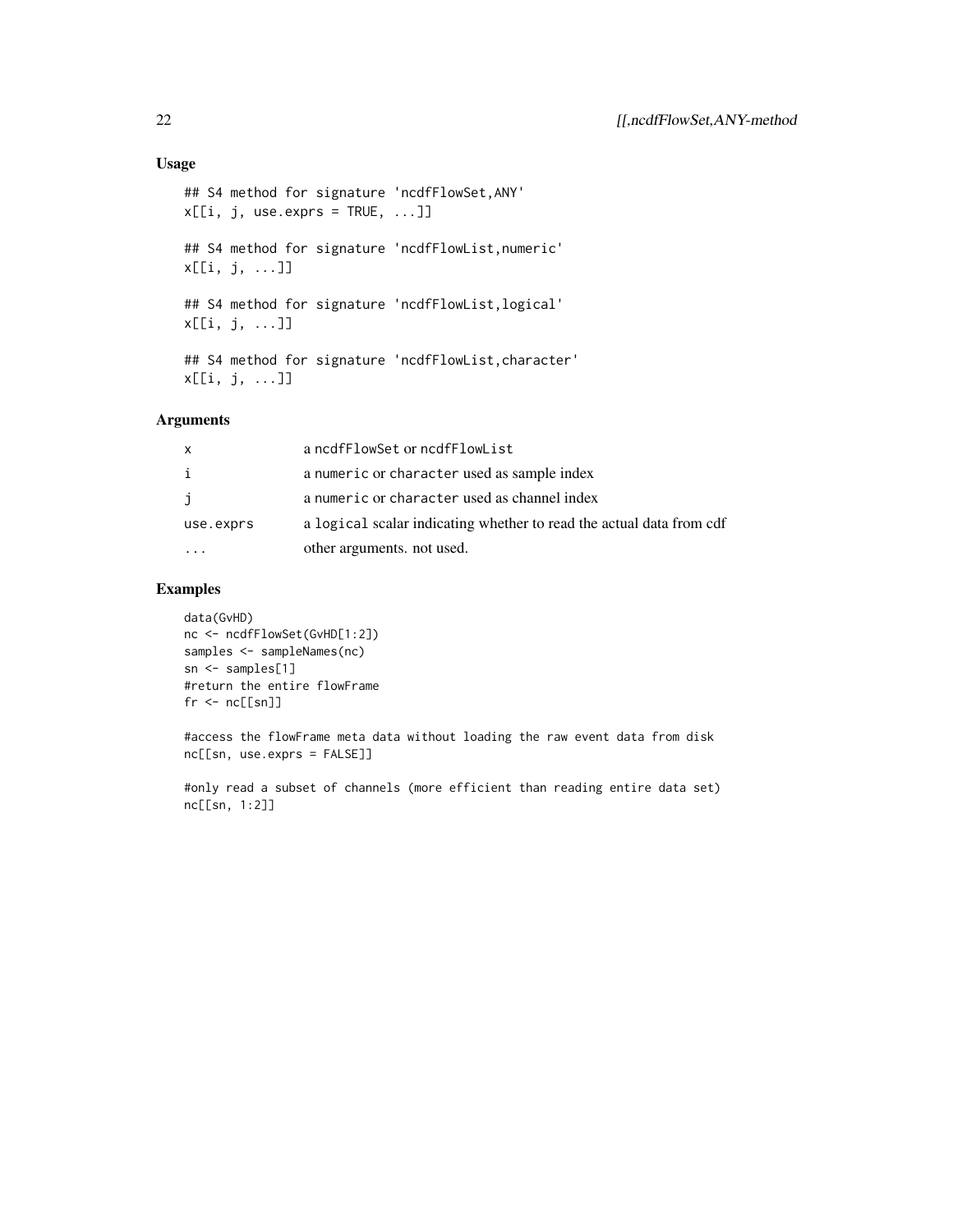# <span id="page-22-0"></span>**Index**

∗ package ncdfFlow, [8](#page-7-0) [, *[21](#page-20-0)* [,ncdfFlowList,ANY-method *(*[,ncdfFlowSet,ANY-method*)*, [21](#page-20-0) [, ncdfFlowSet, ANY-method, [21](#page-20-0)  $[L, 21]$  $[L, 21]$  $[L, 21]$ [[,ncdfFlowList,character,missing-method *(*[[,ncdfFlowSet,ANY-method*)*, [21](#page-20-0) [[,ncdfFlowList,character-method *(*[[,ncdfFlowSet,ANY-method*)*, [21](#page-20-0) [[,ncdfFlowList,logical-method *(*[[,ncdfFlowSet,ANY-method*)*, [21](#page-20-0) [[,ncdfFlowList,numeric-method *(*[[,ncdfFlowSet,ANY-method*)*, [21](#page-20-0) [[,ncdfFlowSet,ANY-method, [21](#page-20-0) [[<-,ncdfFlowSet,ANY,ANY,flowFrame-method *(*replacement method for ncdfFlowSet*)*, [15](#page-14-0) [[<-,ncdfFlowSet,flowFrame-method *(*replacement method for ncdfFlowSet*)*, [15](#page-14-0)

```
as.flowSet, 2
```
clone.ncdfFlowSet, [3,](#page-2-0) *[15](#page-14-0)* colnames,ncdfFlowList-method *(*filter,ncdfFlowList,filter-method*)*, [4](#page-3-0) colnames<- *(*filter,ncdfFlowList,filter-method*)*, [4](#page-3-0) colnames<-,ncdfFlowList-method *(*filter,ncdfFlowList,filter-method*)*, [4](#page-3-0) colnames<-,ncdfFlowSet,ANY-method *(*filter,ncdfFlowList,filter-method*)*, [4](#page-3-0) colnames<-,ncdfFlowSet-method *(*filter,ncdfFlowList,filter-method*)*,

# [4](#page-3-0) compensate,flowSet,data.frame-method *(*filter,ncdfFlowList,filter-method*)*, [4](#page-3-0) compensate,ncdfFlowSet,ANY-method *(*filter,ncdfFlowList,filter-method*)*, [4](#page-3-0) compensate, ncdfFlowSet, list-method *(*filter,ncdfFlowList,filter-method*)*, [4](#page-3-0) exprs, *[11](#page-10-0)* filter,ncdfFlowList,filter-method, [4](#page-3-0) filter,ncdfFlowList,filterList-method *(*filter,ncdfFlowList,filter-method*)*, [4](#page-3-0) filter,ncdfFlowList,list-method *(*filter,ncdfFlowList,filter-method*)*, [4](#page-3-0) flowCore:rbind2, *[13](#page-12-0)* flowSet, *[8](#page-7-0)*, *[11](#page-10-0)* fsApply, *[12](#page-11-0)* getFileName, [6](#page-5-0) getIndices *(*getIndices,ncdfFlowSet,character-method*)*, [7](#page-6-0) getIndices,ncdfFlowSet,character-method, [7](#page-6-0) initIndices *(*getIndices,ncdfFlowSet,character-method*)*, [7](#page-6-0) initIndices,ncdfFlowSet-method *(*getIndices,ncdfFlowSet,character-method*)*, [7](#page-6-0) keyword,ncdfFlowSet,list-method

*(*filter,ncdfFlowList,filter-method*)*,

[4](#page-3-0)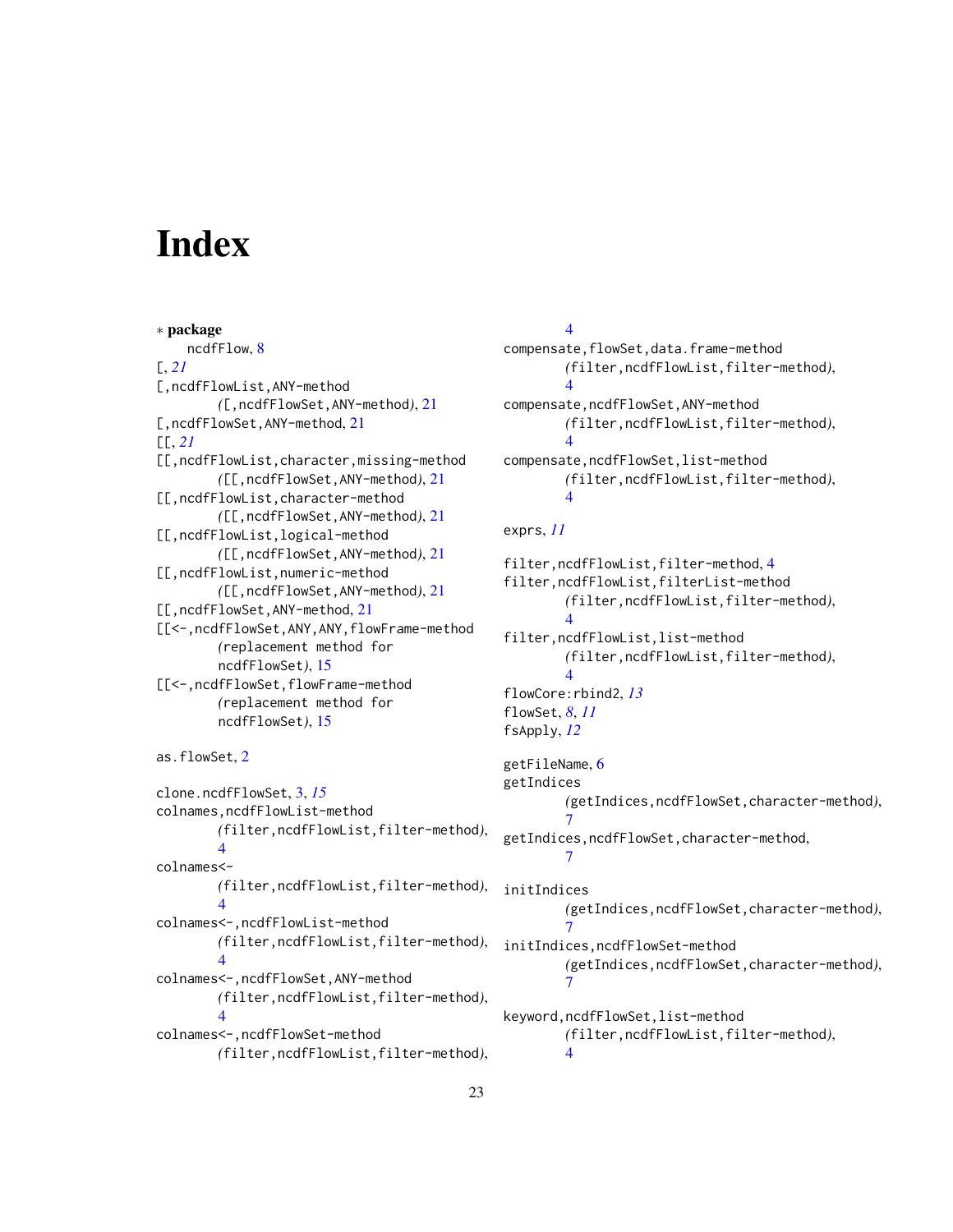# 24 INDEX

```
keyword<-,ncdfFlowSet,list-method
        (filter,ncdfFlowList,filter-method),
        4
lapply,ncdfFlowList-method, 8
length,ncdfFlowList-method
        (filter,ncdfFlowList,filter-method),
        4
load_ncfs (save_ncfs), 17
markernames,ncdfFlowList-method
        (filter,ncdfFlowList,filter-method),
        4
markernames<-,ncdfFlowList-method
        (filter,ncdfFlowList,filter-method),
        4
ncdfFlow, 8
ncdfFlowList, 8
ncdfFlowList (ncdfFlowList-class), 9
ncdfFlowList-class, 9
ncdfFlowSet, 3, 8–10
ncdfFlowSet
        (ncdfFlowSet,flowSet-method),
        10
ncdfFlowSet,flowSet-method, 10
ncdfFlowSet-class, 11
ncfsApply
        (ncfsApply,ncdfFlowSet-method),
        12
ncfsApply,ncdfFlowSet-method, 12
pData,ncdfFlowList-method
        (filter,ncdfFlowList,filter-method),
        4
pData<-,ncdfFlowList,data.frame-method
        (filter,ncdfFlowList,filter-method),
        \DeltaphenoData, 11
phenoData,ncdfFlowList-method
        (filter,ncdfFlowList,filter-method),
        4
phenoData<-,ncdfFlowList,AnnotatedDataFrame-method
        (filter,ncdfFlowList,filter-method),
        4
rbind2,ncdfFlowList,ANY-method, 13
read.FCS, 14, 15
read.ncdfFlowSet, 3, 14
read.ncdfFlowset, 3, 10, 13, 16
```
read.ncdfFlowset *(*read.ncdfFlowSet*)*, [14](#page-13-0) replacement method for ncdfFlowSet, [15](#page-14-0) sampleNames,ncdfFlowList-method *(*filter,ncdfFlowList,filter-method*)*, [4](#page-3-0) sampleNames<- *(*filter,ncdfFlowList,filter-method*)*, [4](#page-3-0) sampleNames<-,ncdfFlowSet,ANY-method *(*filter,ncdfFlowList,filter-method*)*, [4](#page-3-0) save\_ncfs, [17](#page-16-0) show *(*ncdfFlowSet-class*)*, [11](#page-10-0) show,ncdfFlowList-method *(*ncdfFlowList-class*)*, [9](#page-8-0) show,ncdfFlowSet-method *(*ncdfFlowSet-class*)*, [11](#page-10-0) split,ncdfFlowList,character-method *(*split,ncdfFlowList,factor-method*)*, [18](#page-17-0) split,ncdfFlowList,factor-method, [18](#page-17-0) split,ncdfFlowSet,character-method *(*split,ncdfFlowList,factor-method*)*, [18](#page-17-0) split,ncdfFlowSet,factor-method *(*split,ncdfFlowList,factor-method*)*, [18](#page-17-0) split,ncdfFlowSet,filter-method *(*split,ncdfFlowList,factor-method*)*, [18](#page-17-0) split,ncdfFlowSet,filterResultList-method *(*split,ncdfFlowList,factor-method*)*, [18](#page-17-0) split,ncdfFlowSet,list-method *(*split,ncdfFlowList,factor-method*)*, [18](#page-17-0) Subset, *[11](#page-10-0)* subset, *[20](#page-19-0)* Subset,ncdfFlowList,filter-method *(*Subset,ncdfFlowSet,filterResultList-method*)*, [19](#page-18-0) Subset,ncdfFlowList,filterResultList-method *(*Subset,ncdfFlowSet,filterResultList-method*)*, [19](#page-18-0) Subset,ncdfFlowSet,filter-method *(*Subset,ncdfFlowSet,filterResultList-method*)*, [19](#page-18-0)